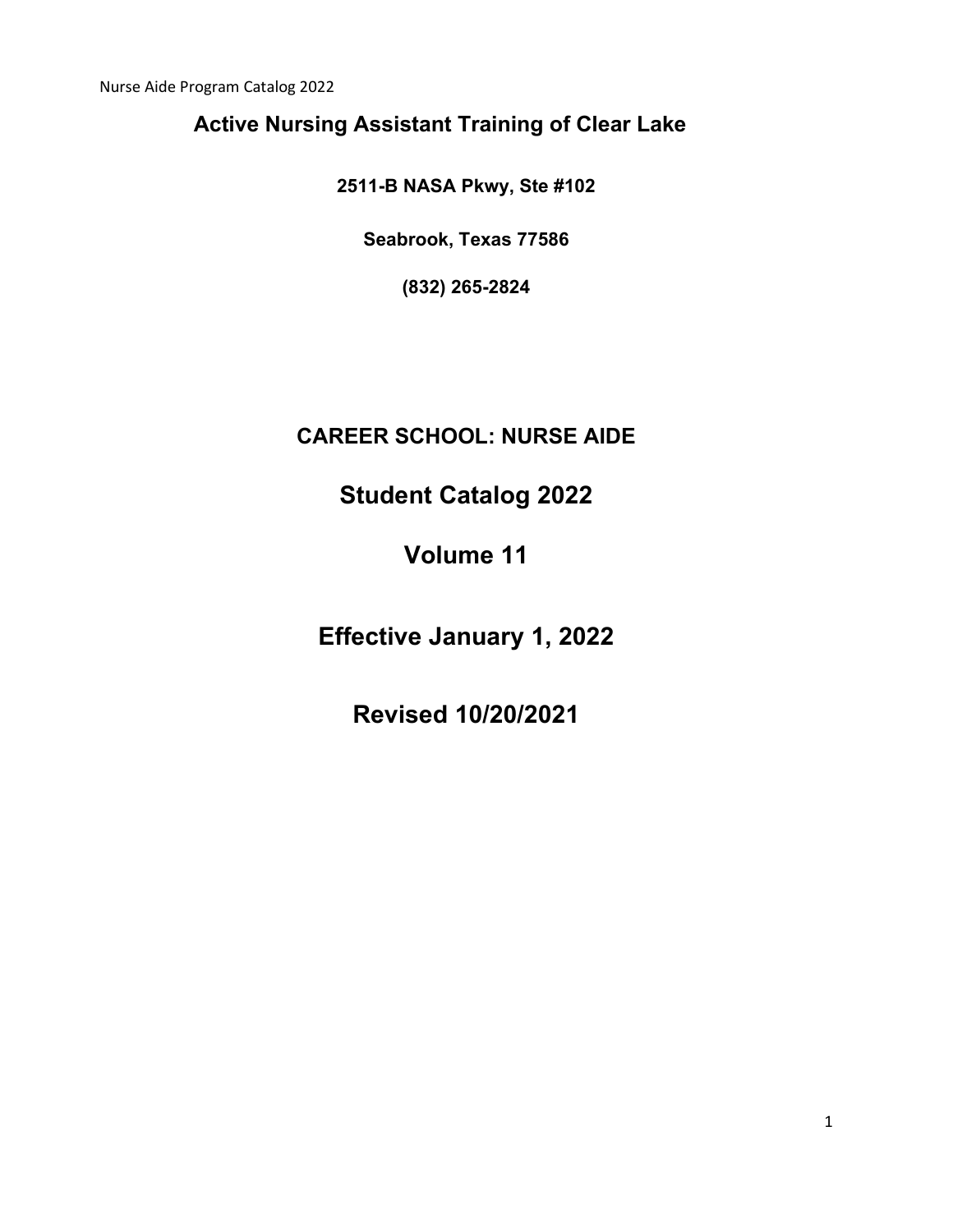### Nurse Aide Program Catalog 2022

### **TABLE OF CONTENTS**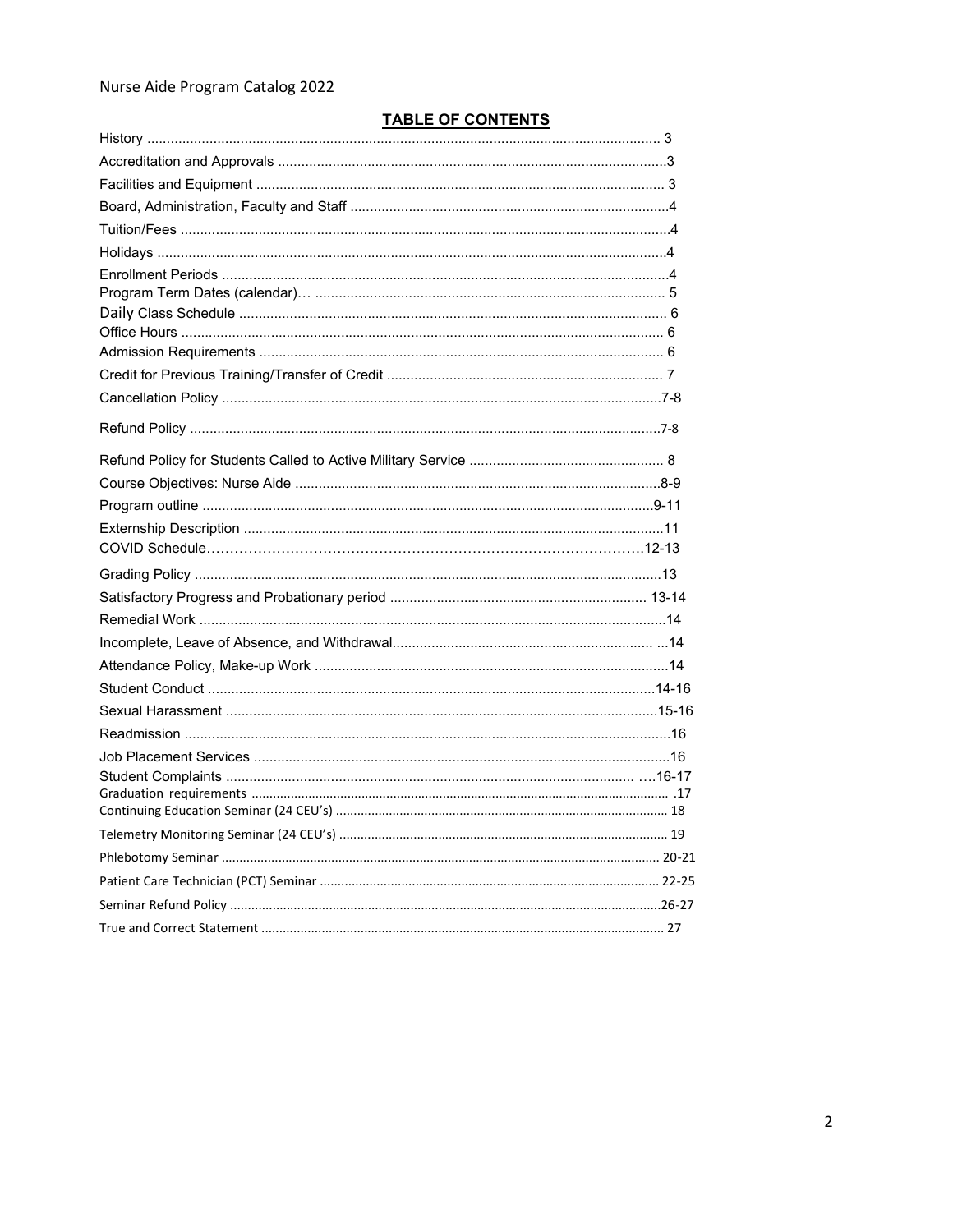### **HISTORY**

Active Nursing Assistant Training of Clear Lake is a Career School founded by Brenda Manning in 2014. Brenda has been a nurse since 1998 with vast clinical experience in many fields of nursing. Prior to 1998, Brenda Manning's high school vocational instructor inspired her to teach others the trade of nursing. In 1991, Brenda Manning became a nursing assistant, an EMT, and then an RN. Brenda completed her master's degree in December 2019. After many years of bedside nursing in the hospitals, in the home, and in skilled nursing units, Brenda Manning, MSN-Ed, RN makes teaching and business ownership her full-time job. Active Nursing Assistant Training of Clear Lake has been created to teach many new students the ongoing and exciting paths in nursing by teaching people (age 16 and up) how to become an excellent healthcare provider as a nurse aide. Brenda prides herself with a "hands on", interactive, and visual teaching approach to make learning as easy and fun as possible.

In her own town of Seabrook Texas, Brenda Manning looks forward to teaching nurse aide students in the best environment possible. Located on Clear Lake, Active Nursing Assistant Training of Clear Lake is in the Lakeside Yachting building, 2511 West NASA PKWY #100 and 102, Seabrook, Texas 77586.

### **APPROVALS**

Active Nursing Assistant Training of Clear Lake: Approved and Regulated by the Texas Workforce Commission, Career Schools and Colleges, Austin, Texas since 2014.

Active Nursing Assistant Training of Clear Lake is owned by Proactive CNA, LLC. Brenda Manning is the owner of Proactive CNA, LLC Doing Business as Active Nursing Assistant Training of Clear Lake.

Brenda Manning, MSN-Ed, RN has been an approved instructor through Department of Aging and Disabilities/Texas Health and Human Services since 2014.

Brenda Manning, MSN-Ed, RN has been a registered nurse since 1997.

### **FACILITIES AND EQUIPMENT**

- Our skills classroom is equipped with equipment typically used in the hospital or nursing home equipment.
- An additional classroom is provided for lecture.
- Quiet test areas are available in the office.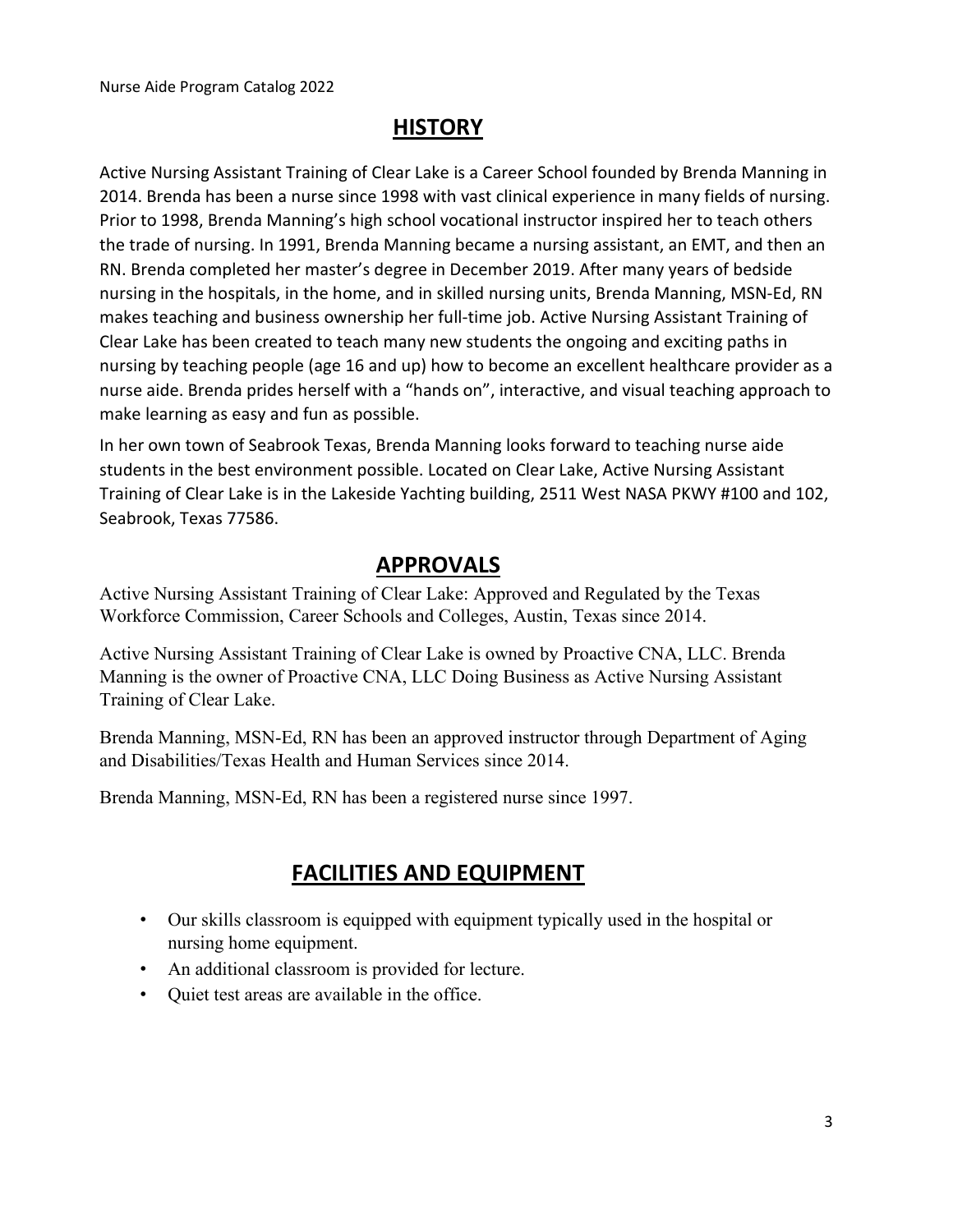Nurse Aide Program Catalog 2022

• Students will go to Bayou Pines Care Center, TX City, TX and MRC The Crossings Center League City, TX for hands on learning (clinicals will be classroom based until

COVID cases are controlled.)

### **Administration/Staff:**

Brenda Manning, RN, MSN- Individual Owner/Director/Instructor Kandess Stepanski, PCT IV- Instructor/Representative Emma Osborne, PCT, Representative/Office Manager

### **TUITION AND FEES**

Tuition **\$985.00** 

Workbook **\$30.00** 

Textbook **\$30.00**

Student can expect to pay to school to graduate **\$1045.00** Other costs incurred during course not due to the school:

\*Supplies **\$30.00** (stethoscope/uniform not required if clinicals are not permitted by the state- due to COVID)

\*Flu shot **\$20** (not required if clinicals are not permitted due to COVID)

\*PPD **\$25** (not required if clinicals are not permitted due to COVID)

\*CPR HCP **\$60** (if not current)

Students can expect to pay **TOTAL \$1,180** to graduate from course including all requirements.

\*Recommendation: Your personal medical insurance may cover the Flu shot and the PPD (TB test). Please check with your physician and/or private insurance.

CPR class hours are NOT included in the 100 hours required for graduation. Healthcare Provider **CPR classes** ARE offered as a courtesy at the above cost, however THIS COURSE OF INSTRUCTION IS NOT APPROVED or REGULATED BY THE TEXAS WORKFORCE COMMISSION, Career Schools and Colleges. Rates of immunizations and CPR class are subject to change.

### **HOLIDAYS TO BE OBSERVED**

Labor Day Memorial Day Independence Day Thanksgiving December 17- January 2 **Closed** for Christmas and New Year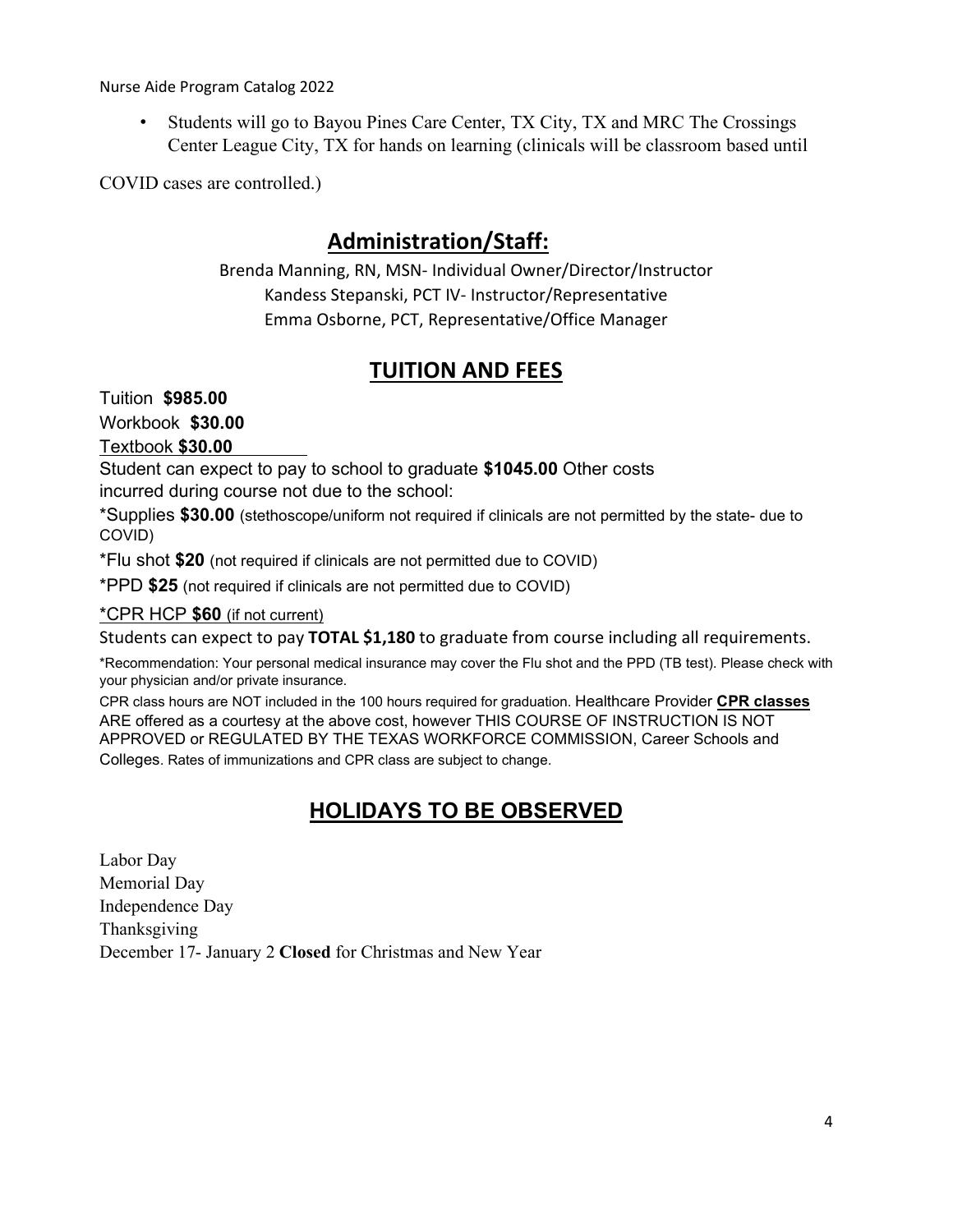### **ENROLLMENT PERIODS**

Students should enroll at least two weeks prior to start of course (classes are typically full 2 weeks prior to start date- early registration is recommended). Student will be placed into the next available class, or he/she may schedule further ahead for convenience. Classes are offered every 6-8 weeks.

# **Program Term Dates 2022**

- January 3-February 3
- February 28-March 31
- April 25-May 26
- July 1-August 4
- September 1-October 6
- October 17-November 17

**No Nurse Aide classes in December**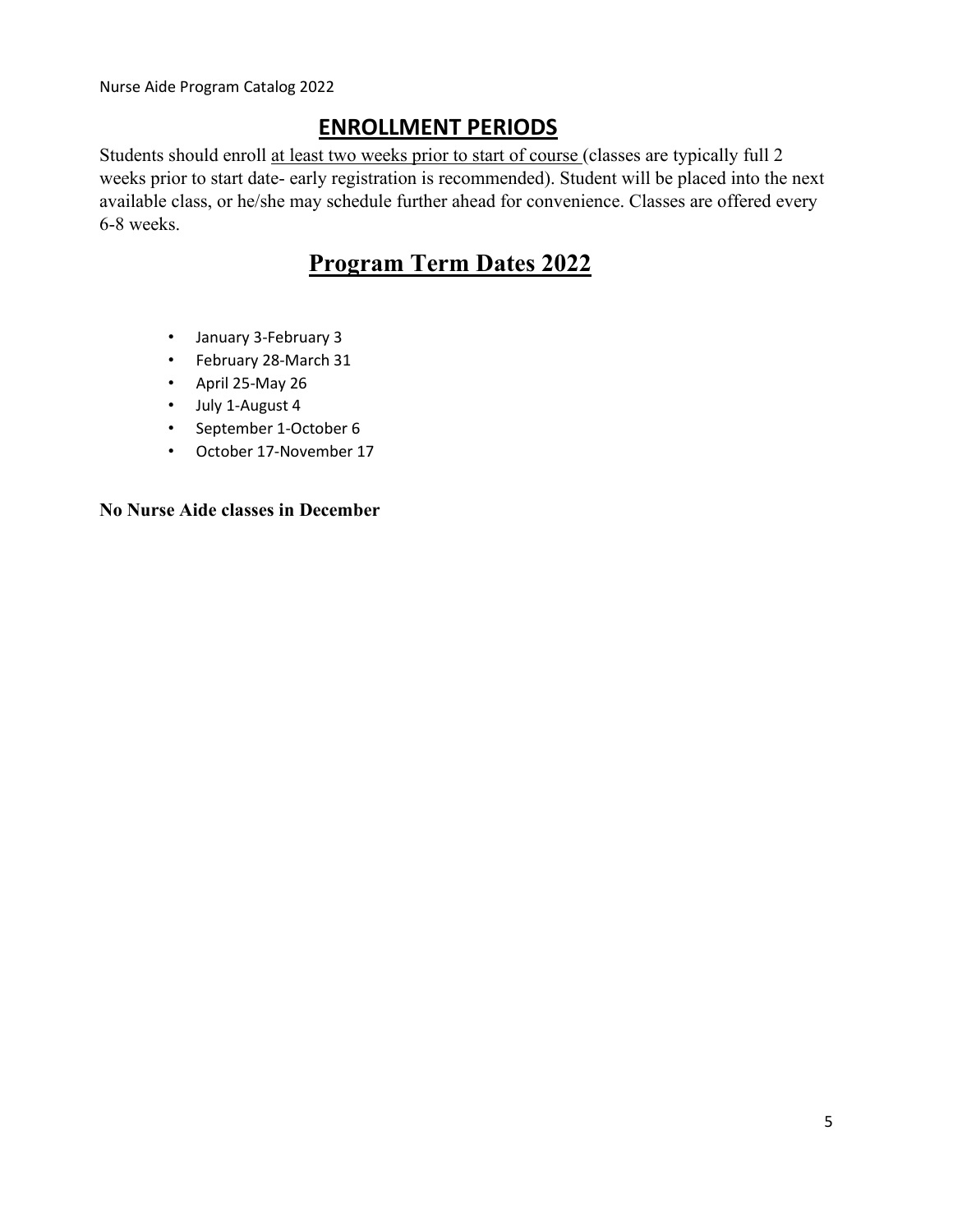# **DAILY CLASS SCHEDULE**

All classes meet for orientation on the first Monday of the period for 8 hours which is the first day of the term date. The last day of class will meet 8 hours (time decided by student anytime between 0800-2200) for skills practice.

First day of class: Monday 8:00AM-4:00PM. A 30-minute lunch break will be offered on all 8 hour days with up to 5 additional 10 minute breaks as needed.

**DAY CLASS:** Tues, Wed, Thurs 09:00 am-1:00 pm (first and last day of course- 8-hour day as described above). Nursing home clinical site in WEEK 4: forty hours between the hours of \*\*6:45am- 7:15pm (see externship). A 10-minute break will be given at ten till every hour. A 30minute lunch break offered daily during externship

**EVENING CLASS:** Tues, Wed, Thurs 5:30pm-9:30 pm. (first and last day of course- 8-hour day as described above). Nursing home clinical site in WEEK 4: forty hours between the hours of \*\*6:45am- 7:15pm (see externship). A 10-minute break will be given at ten till every hour. A 30minute lunch break offered daily during externship

### **OFFICE HOURS**

Office hours are 8:30 AM to 1:00 PM 5:00 PM-9:30 PM Tuesday, Wednesday, and Thursday with the exception of the days school will be closed. Class registration is by appointment: 832-265-2824.

### **COURSE TIME HOURS**

Ten-minute breaks are offered at 10 minutes to the hour. A course hour is at least 50 minutes of instruction during a 60-minute period.

# **ADMISSION REQUIREMENTS**

Nurse Aide Training Program: Per Department of Aging and Disability Guidelines, to be accepted for the Nurse Aide Training Program applicants must:

- Provide proof of being at least 18 years of age OR provide proof of current high school enrollment if over 16 years of age with parental consent
- Not have been convicted of a criminal offense listed in the Texas Health and Safety Code 250.0.06 (If such charge exists and applicant cannot be enrolled, the applicant will be charged a \$25 registration and background check fee.)
- Not be listed as unemployable on the Employee Misconduct Registry (EMR) and
- Provide proof of completion of high school or equivalent (GED) or provide proof that you are still attending high school.
- NO written entrance test is required.
- Must be able to speak and write English fluently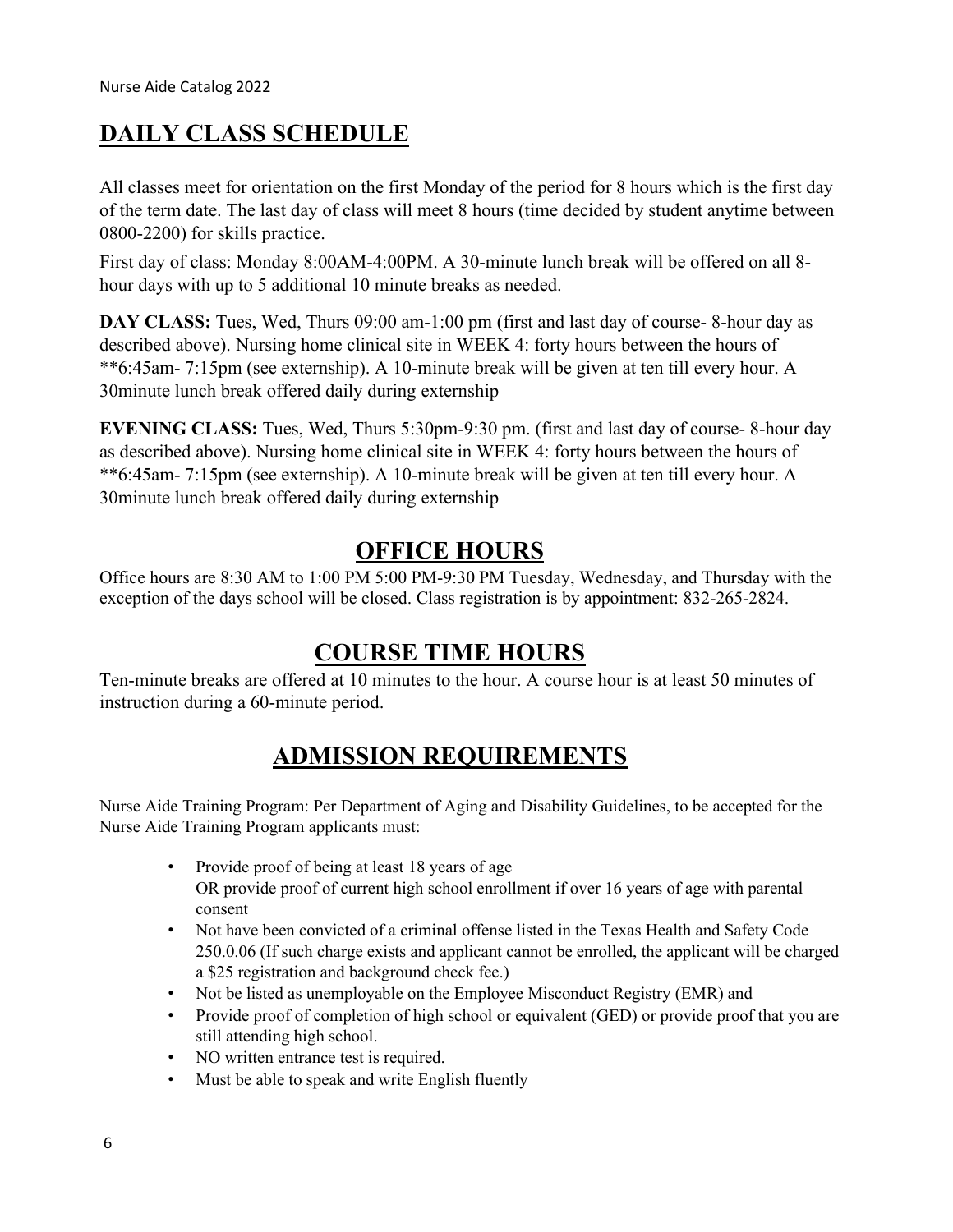# **CREDIT FOR PREVIOUS EDUCATION, TRAINING, OR**

### **EXPERIENCE (with Form CSC-010)**

To apply for consideration of credit, a written request with documentation of the education/training/experience must be submitted to the school director no later than five business days prior to the first day of classes for the term. The student may be required to pass a qualification test with a grade of at least 70 to receive the credit. The course cost will be adjusted accordingly.

### **Cancellation and Refund Policy for Residence Schools - Vocational Programs Texas Workforce Commission – Career Schools and Colleges**

#### CANCELLATION POLICY

A full refund will be made to any student who cancels the enrollment contract within 72 hours (until midnight of the third day excluding Saturdays, Sundays and legal holidays) after the enrollment contract is signed. A full refund will also be made to any student who cancels enrollment within the student's first three scheduled class days, except that the school may retain not more than \$100 in any administrative fees charged, as well as items of extra expense that are necessary for the portion of the program attended and stated separately on the enrollment agreement.

#### REFUND POLICY

- 1. Refund computations will be based on scheduled course time of class attendance through the last date of attendance. Leaves of absence, suspensions and school holidays will not be counted as part of the scheduled class attendance.
- 2. The effective date of termination for refund purposes will be the earliest of the following: (a) The last day of attendance, if the student is terminated by the school.
- (b) The date of receipt of written notice from the student; or (c) Ten school days following
- the last date of attendance.
	- *3.* If tuition and fees are collected in advance of entrance, and if after expiration of the 72 hour cancellation privilege the student does not enter school, not more than \$100 in any administrative fees charged shall be retained by the school for the entire residence program or synchronous distance education course*.*
	- *4.* If a student enters a residence or synchronous distance education program and withdraws or is otherwise terminated after the cancellation period, the school or college may retain not more than \$100 in any administrative fees charged for the entire program. The minimum refund of the remaining tuition and fees will be the pro rata portion of tuition, fees, and other charges that the number of hours remaining in the portion of the course or program for which the student has been charged after the effective date of termination bears to the total number of hours in the portion of the course or program for which the student has been charged, except that a student may not collect a refund if the student has completed 75 percent or more of the total number of hours in the portion of the program for which the student has been charged on the effective date of termination.1
	- *5.* Refunds for items of extra expense to the student, such as books, tools, or other supplies are to be handled separately from refund of tuition and other academic fees. The student will not be required to purchase instructional supplies, books and tools until such time as these materials are required. Once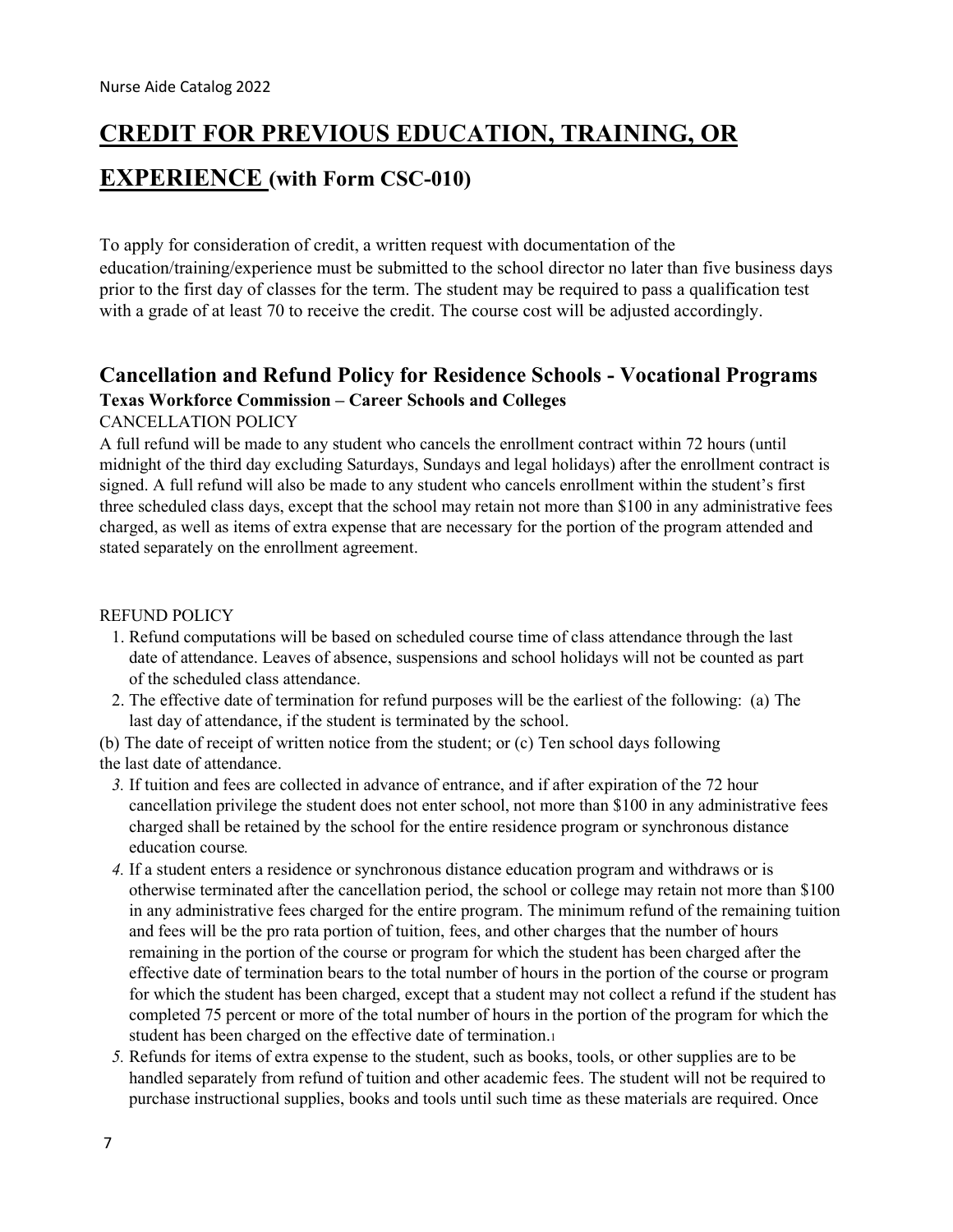these materials are purchased, no refund will be made. For full refunds, the school can withhold costs for these types of items from the refund as long as they were necessary for the portion of the program attended and separately stated in the enrollment agreement. Any such items not required for the portion of the program attended must be included in the refund.

- *6.* A student who withdraws for a reason unrelated to the student's academic status after the 75 percent completion mark and requests a grade at the time of withdrawal shall be given a grade of "incomplete" and permitted to re-enroll in the course or program during the 12-month period following the date the student withdrew without payment of additional tuition for that portion of the course or program.
- *7.* A full refund of all tuition and fees is due and refundable in each of the following cases:
- (a) An enrollee is not accepted by the school.
- (b) If the course of instruction is discontinued by the school and this prevents the student from completing the course; or
- (c) If the student's enrollment was procured as a result of any misrepresentation in advertising, promotional materials of the school, or representations by the owner or representatives of the school.

#### *A full or partial refund may also be due in other circumstances of program deficiencies or violations of requirements for career schools and colleges.*

REFUND POLICY FOR STUDENTS CALLED TO ACTIVE MILITARY SERVICE

8. A student of the school or college who withdraws from the school or college as a result of the student being called to active duty in a military service of the United States or the Texas National Guard may elect one of the following options for each program in which the student is enrolled:

(a) If tuition and fees are collected in advance of the withdrawal, a pro rata refund of any tuition, fees, or other charges paid by the student for the program and a cancellation of any unpaid tuition, fees, or other charges owed by the student for the portion of the program the student does not complete following withdrawal; (b) A grade of incomplete with the designation "withdrawn- military" for the courses in the program, other than courses for which the student has previously received a grade on the student's transcript, and the right to re-enroll in the program, or a substantially equivalent program if that program is no longer available, not later than the first anniversary of the date the student is discharged from active military duty without payment of additional tuition, fees, or other charges for the program other than any previously unpaid balance of the original tuition, fees, and charges for books for the program; or (c) The assignment of an appropriate final grade or credit for the courses in the program, but only if the instructor or instructors of the program determine that the student has:

- (1) satisfactorily completed at least 90 percent of the required coursework for the program; and
- (2) demonstrated sufficient mastery of the program material to receive credit for completing the program. 9. The payment of refunds will be totally completed such that the refund instrument has been negotiated or credited into the proper account(s), within 60 days after the effective date of termination.

## **Nurse Aide Training Program COURSE OBJECTIVES**

The Nurse Aide Program is a comprehensive course designed to teach students the skills and abilities essential to the provision of basic care to patients and residents in hospitals and long-term care facilities. Graduates of this program will be able to communicate and interact effectively with patients, assist patients in attaining and maintaining maximum functional independence, while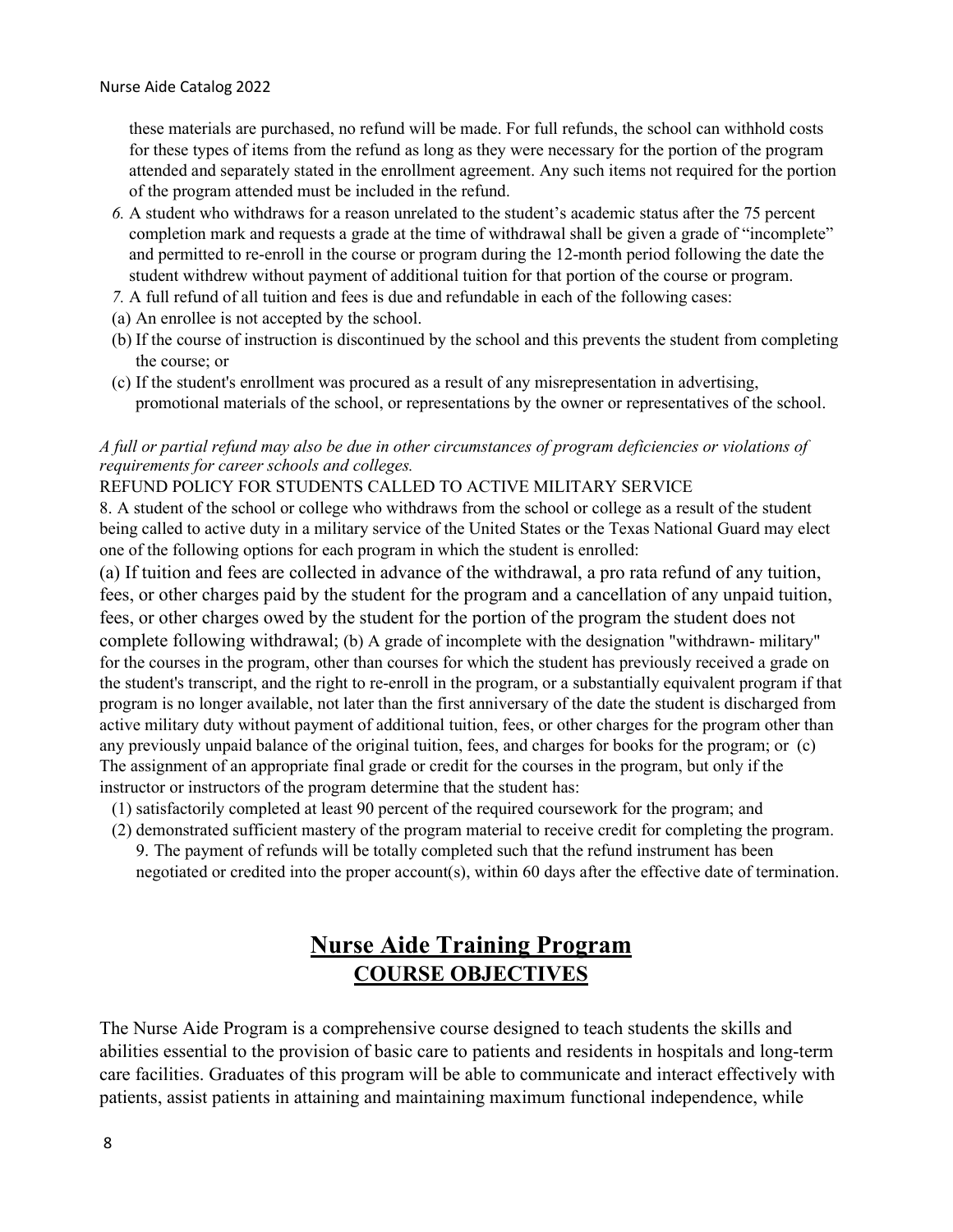observing patient rights. They will learn how to perform basic first aid, CPR, take vital signs, apply the elements of basic nutrition in meal planning, and follow infection control measures.

Additionally, they will be able to apply proper body mechanics in bed making, lifting, and turning patients. Graduates of this program may find entry-level employment as a nurse aide with hospitals and nursing homes.

### **PROGRAM OUTLINE:**

### **Nurse Aide Program**

| <b>Subject</b> |                                      | <b>Contact Hours</b> |  |
|----------------|--------------------------------------|----------------------|--|
| <b>Number</b>  | <b>Subject Title</b>                 | Lec/Lab/Ext/Total    |  |
| $NA-101$       | Introduction to Long Term Care       | 16/00/00/16          |  |
| $NA-102$       | Personal Care Skills                 | 06/08/00/14          |  |
| $NA-103$       | <b>Basic Nursing Skills</b>          | 06/12/00/18          |  |
| $NA-104$       | <b>Restorative Services</b>          | 04/00/00/04          |  |
| $NA-105$       | Mental Health & Social Service Needs | 06/00/00/06          |  |
| $NA-106$       | Clinical Practice                    | 00/00/40/40          |  |
| $NA-107$       | Social Skills                        | 02/00/00/02          |  |
|                | <b>Total Hours</b>                   | 40/20/40/100         |  |

### **TOTAL HOURS REQUIRED FOR COURSE COMPLETION: 40/20/40/100**

The approximate time required to complete this program is five weeks. Students must complete a total of 60 hours classroom/lab time combined with 40 hours of externship in a nursing home for hands on time (clinical) with patients. Classroom time also consists of skills lab practice where important skills are learned and practiced prior to going to the nursing home.

### **COURSE OUTLINE**

**Section I Introduction to Long Term Care (LTC); (16 HOURS OF LECTURE) Students will learn the role of nursing assistants in LTC facilities, safety measures, emergency measures, infection control, hand washing, resident rights, communications, etc. (No prerequisite)** • Unit 1 – Introduction

- Unit 2 Role of the Nurse Aide in LTC
- Unit 3 Safety Measures; HIPPA; social media
- Unit 4 Emergency Measures
- Unit 5 Infection Control
- Unit 6 Resident Rights and Independence
- Unit 7 Communication and Interpersonal Skills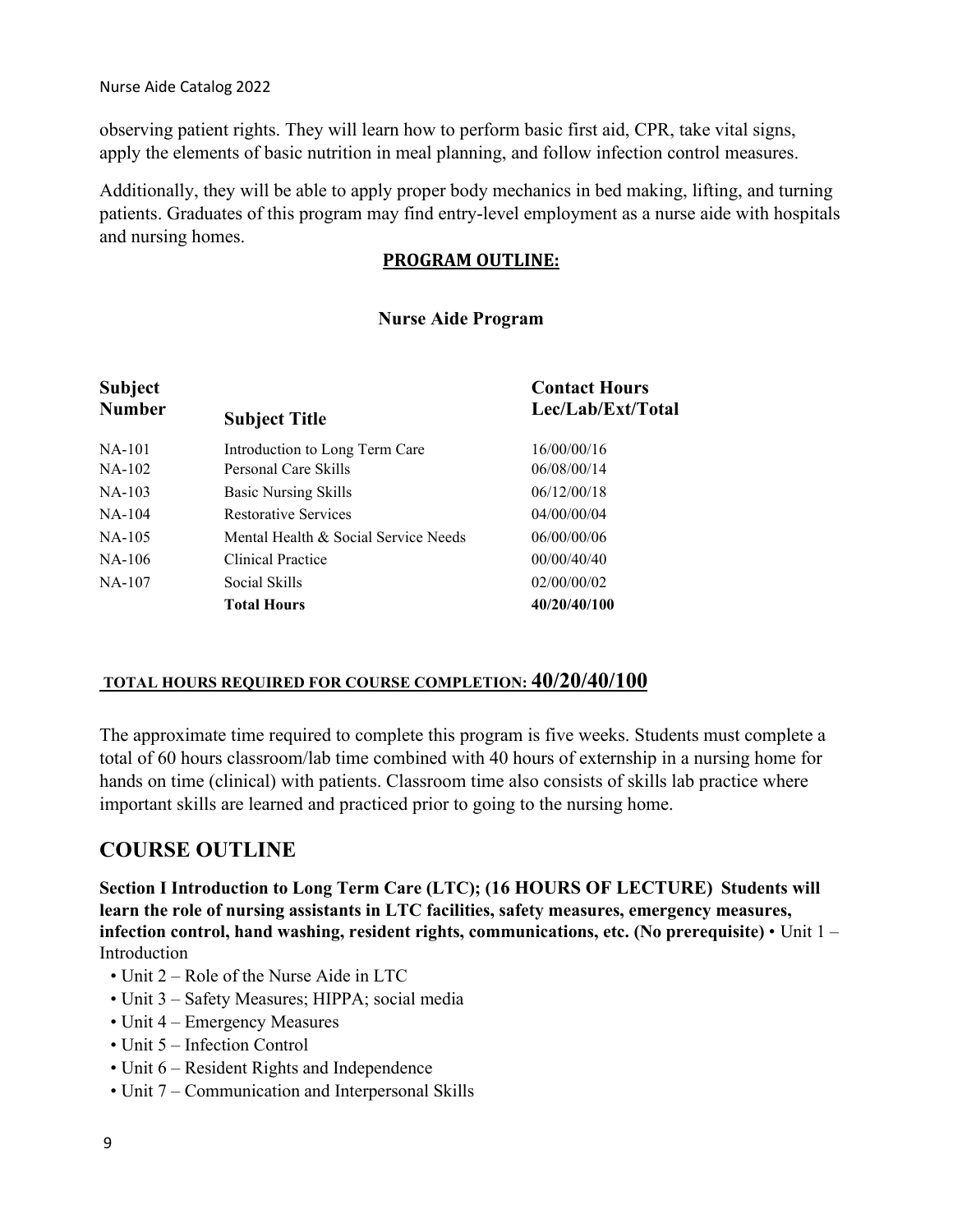• Unit 8 – Taking Care of Yourself

### **Section II Personal Care Skills (6 HOURS OF LECTURE AND 8 HOURS IN LAB) Students will learn proper body mechanics, basic patient care and grooming, dietetic needs, feeding, and calculate intake and output.**

- Unit 1 Body Mechanics, Positioning and Moving Residents
- Unit 2 Care of the Residents Environment
- Unit 3 Assisting Residents with Bathing
- Unit 4 Toileting and Perineal Care
- Unit 5 Skin Care
- Unit 6 Hygiene and Grooming
- Unit 7 Nutrition
- Unit 8 Hydration
- Unit 9 Elimination

### **Section III Basic Nursing Skills (6 HOURS OF LECTURE AND 12 HOURS IN LAB) Student will learn the role of nurse aides in restraints. Students will learn vital signs, record keeping & charting, reporting, admission, discharge & transfer of patients and the role of a nurse aide in death /dying, and postmortem care.** • Unit 1 – Promoting a Restraint-Proper Environment

- Unit 2 Vital Signs, Height and Weight
- Unit 3 Observing, Reporting and Charting
- Unit 4 Admission, Transfer and Discharge
- Unit 5 Coping with Death

#### **Section IV Restorative Services (4 HOURS OF LECTURE)**

**Students will learn the role of nursing assistants in transferring, ambulating, and range of motion in restorative care services with prevention of falls and safety practices.** 

- Unit 1 Introduction to Restoration Services
- Unit 2 Role of the Nurse Aide in Restoration Care

#### **Section V Mental Health and Social Service Needs (6 HOURS OF LECTURE) Students will learn the role of nursing assistants in psychological, cultural, behavioral, and cognitive differences pertaining to patients.**

- Unit 1 Psychosocial Needs of Residents
- Unit 2 Culture Change
- Unit 3 Specific Behavior Problems
- Unit 4 Cognitive Impairment

### **Section VI Clinical Practice (40 HOURS OF EXTERNSHIP)**

**Students will learn the active role of patient care in a nursing home. Students will follow the direction and supervision of a registered nurse and use skills taught in Sections I-V.**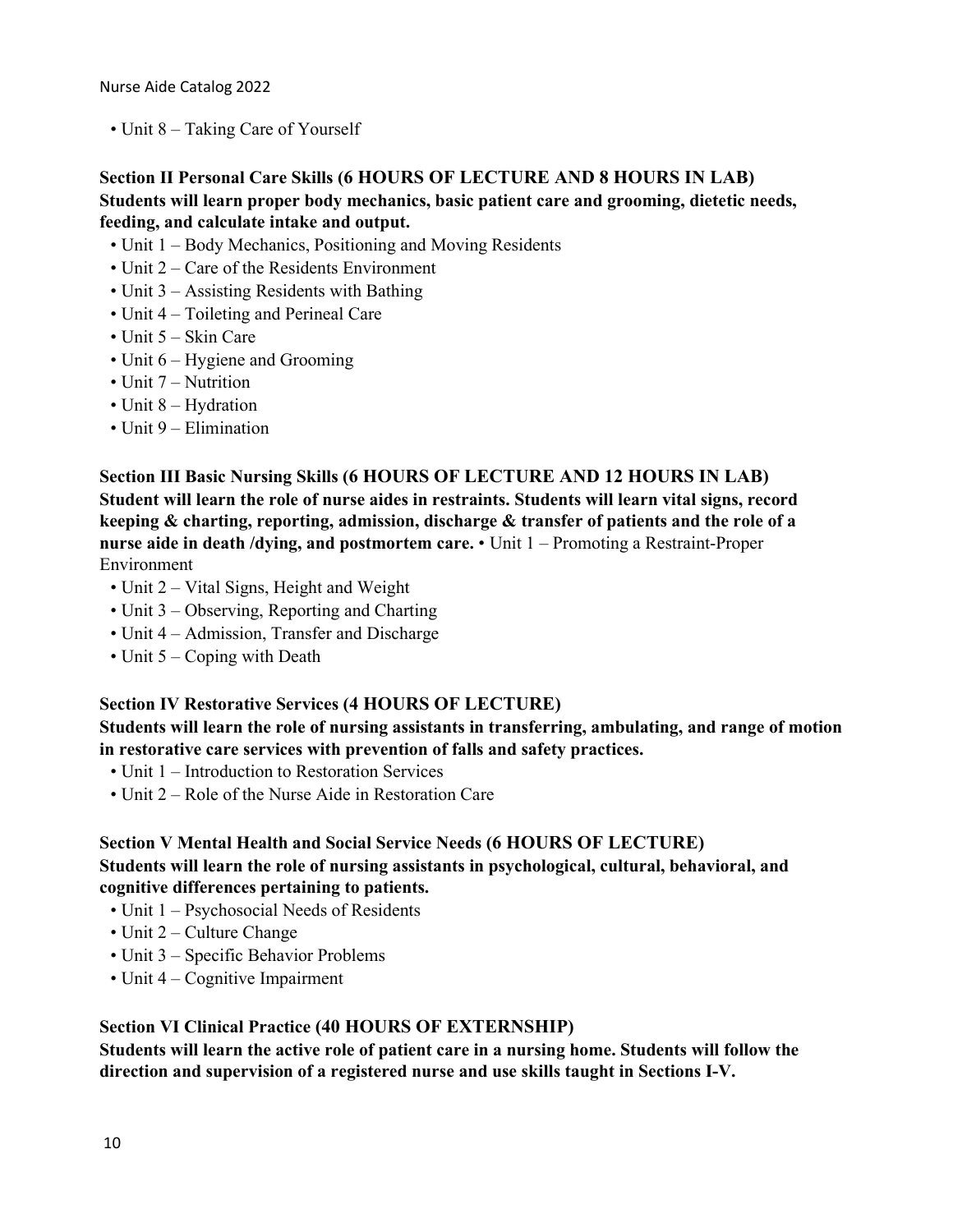# **Section VII Social Skills (2 HOURS OF LECTURE) Students**

### **will learn interpersonal skills and conflict resolution.**

• Unit 1 – Conflict Resolution

### **Externship**

WHERE: Students will be assigned to one of the following facilities: Bayou Pines Care Center, located at 4905 Fleming Street LaMarque, TX 77586 OR MRC The Crossings 255 Egret Bay, League City, TX 77573. Assignment will be provided the Friday prior to clinical shift.

The below schedule has been approved by the director of Bayou Pines Care Center, or MRC The Crossings and are subject to change at their discretion. Clinical time (also known as externships) is **40 hours Saturday- Saturday from the end of WEEK 3 to the end of WEEK 4 of the course \*6:45am-7:15pm**. A 30-minute lunch break is provided. Hours are subject to change based on facility preferences. Students will receive lecture and will learn clinical skills prior to going to the nursing home. All students must have a negative TB test and current year flu shot prior to the first clinical day. Students will meet with the instructor for 15 minutes both before and after every shift for post clinical discussion in a conference room. Students will keep a journal of their clinical experience (25% of grade) and will be shared in class in week 5 for discussion of what was learned.

All students will be directly supervised by the Director of Active Nursing Assistant Training of Clear Lake and/or an approved clinical instructor. The Director of Active Nursing Assistant Training of Clear Lake will be in contact with the Administrator at attending facility at least twice during the week of externship to coordinate schedules and to monitor progress of the program.

Evaluation forms provided by DADS will be used for student skills check-offs.

### **Pregnancy and predisposing injuries:**

The Certified Nurse Aide program will include clinical work performed in health care facilities and will include direct care or exposure to clients with a variety of illness and diseases and will include the handling of and/or contact with human body fluids. Therefore, students should understand that they may or will be exposed to disease carrying bacteria and microorganisms and come in contact with patient situations that could be hazardous to individuals who are pregnant. **Any student who becomes pregnant or develops health problems must obtain authorization from the attending physician/nurse practitioner to participate in the clinical lab. This authorization must be presented to the Director of Active Nursing Assistant Training of Clear Lake upon confirmation of pregnancy or diagnosis.** 

Any student who has any type of injury necessitating the use of ace bandages, slings, splints, casts, canes, crutches, etc., should present a physician/nurse practitioner note describing the reason for such appliance and certifying the student's current good health. The presentation of the note does not assure access to the clinical area. Any student with a positive TB test must present a negative chest X-ray.

After hospitalization, surgery or childbirth, students must submit medical clearance to the clinical instructor and the Center of Continuing Studies. Faculty may request medical clearance at any time from a student.

In order to participate in the clinical laboratory, health records must be complete in the event of a known medical condition.

Personal Health Insurance**:** It is recommended for all students to carry health insurance for the duration of the class. All students are financially responsible for medical treatment if illness or injury occurs while enrolled in the Nurse Aide program.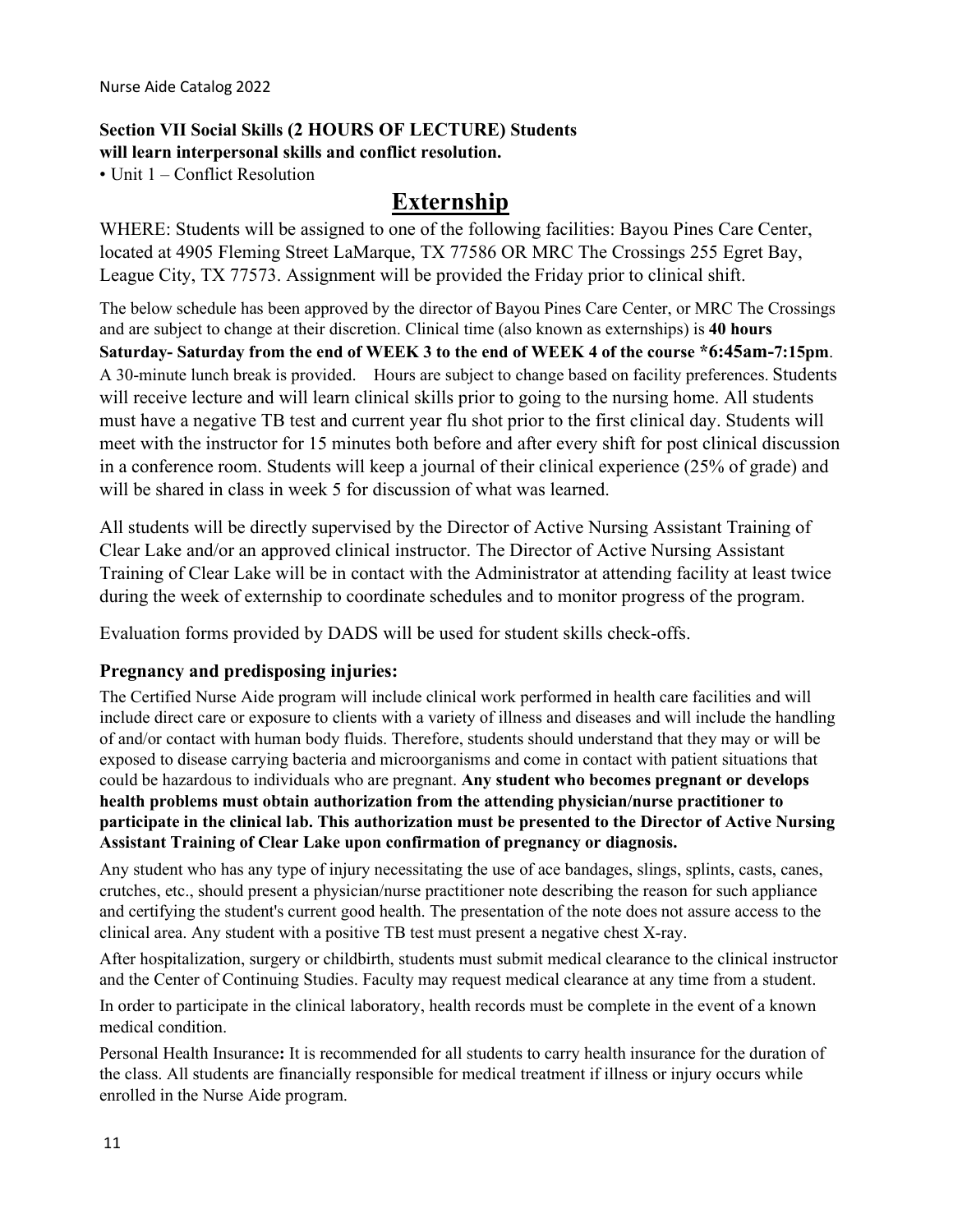Students are encouraged to have their Hepatitis B vaccinations.

### **Breakdown of Nurse Aide hours during COVID 2022:**

**In the event Nurse Aide students are not permitted in nursing homes due to COVID, clinicals will be conducted in a classroom setting until students are permitted in long-term care facilities. The following schedule would apply:**

• **Week 1/Day 1**: ZOOM orientation 0800-1600

#### **(8 hours)**

• **Week 1-3: Tuesdays in person (or ZOOM for increased COVID cases in our area) DAY class** 0900-1300 **NIGHT** class 17:30- 21:30

**(12 hours)** 

- **Week 1-5: Homework 8.4 hours per week which include:** 
	- 1. Kahoot quizzes (1hr/week)
	- 2. Online tests (for grade) (2 hours/week)
	- 3. Workbook (2 hours/week)
	- 4. Online PowerPoints (reiterate online lectures) (2 hours/week)
	- 5. You Tube skills video demonstration (1.4 hours/week)

#### **(32 hours)**

#### **Clinical Skills/ Hands-on in classroom simulation time breakdown:**

• **Week 1-3:** All students meet for 4 hours per day on their scheduled day. The following times include:

**Group 1:** 9am-1pm Wed/Thurs **Group 2:** 5:30pm-9:30pm Wed/Thurs **Group 3:** 9am-1pm Sat/Sun **(24 hours)** 

• **Week 4-5:** All students meet for 4 hours per day on their scheduled day. The following times include:

- **1. Group 1:** 9am-1pm Tues/Wed/Thurs
- **2. Group 2**: 5:30pm-9:30pm Tues/Wed/Thurs
- **3. Group 3** joins Tuesday (day or night)

In Week 5: Group 3 joins the day or night class in the last week since the 5<sup>th</sup> Sat/Sun is after completion date)

**(24 hours)**

#### **Total 100 hours**

**Arrangements will be made for extra time in the classroom for skills practice as needed. (If ZOOM meetings are held, attendance is checked at the beginning, middle, and end of every Zoom meeting.)**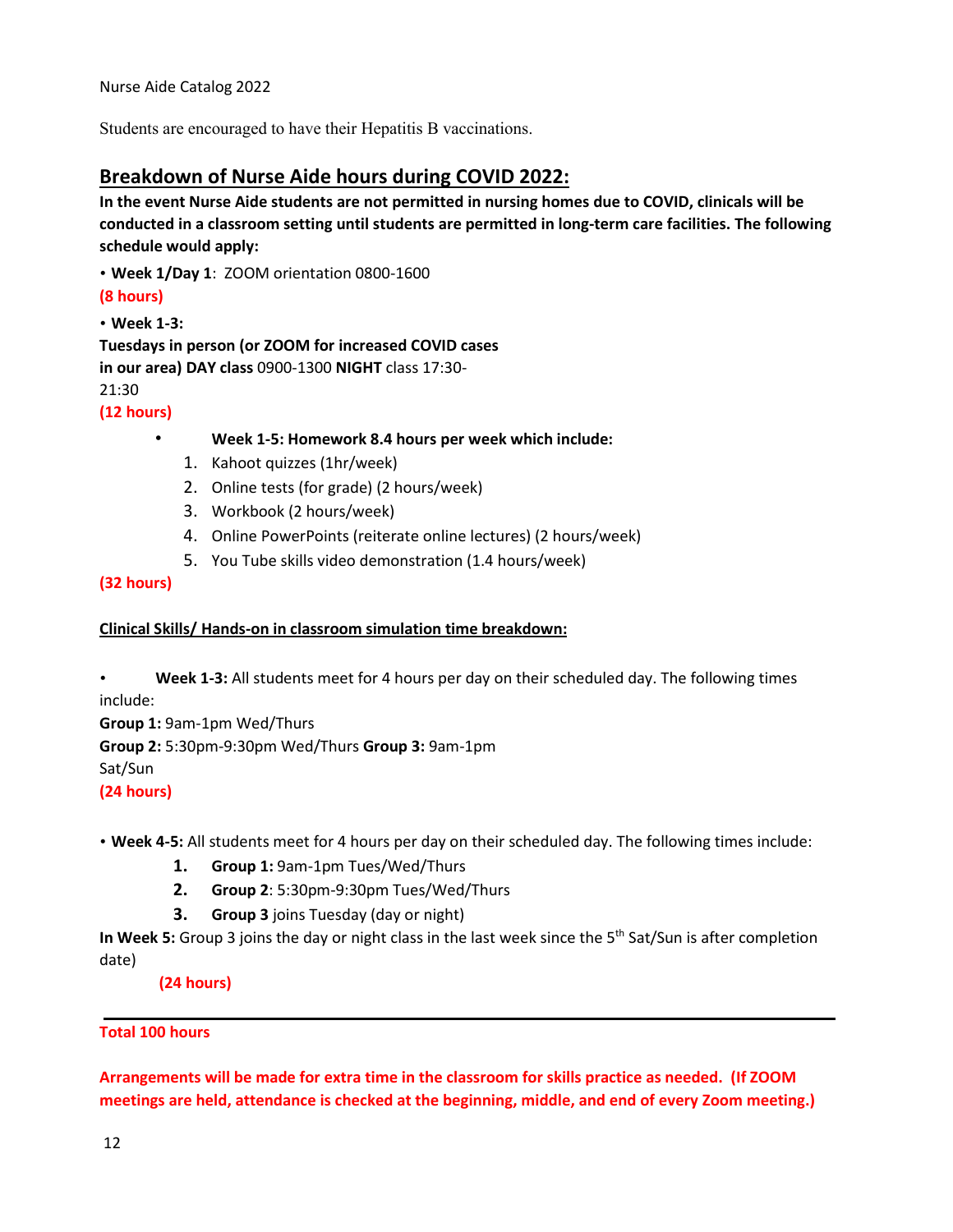### **GRADING POLICY**

Students will receive a progress report every Friday based on one test/quiz grade and one skills test grade. Student is required to have a **70 or higher** to pass the course.

Structure: written tests 50% of grade; skills tests 25%: clinical journal 25%. Written test will be issued every Monday to include the material from the previous week. Skills tests are issued throughout the week in the skills lab. Skills are graded based on the completeness and accuracy of skills checklists provided by the Department of Aging and Disability. Each student will be provided with written copies of these skills. Journals are introduced in week 4 for student to journal skills performed, questions, fears, and what was learned during the clinical rotation. Journals will be graded based on completeness and student's participation during the clinical experience. A student's final average for course completion is determined by the above averaged together. The quiz grade from week 1 will be used for up to 5 extra credit points toward any one test.

| <b>Numeric Grade</b> |   | <b>Letter Grade Grade Points</b> |
|----------------------|---|----------------------------------|
| 90-100               | A | 4.00                             |
| 80-89                | В | 3.00                             |
| 70-79                | C | 2.00                             |
| 60-69                | D | 1.00                             |
| Below 60             | F | 0.00                             |
| *Incomplete          | L | 0.00                             |
| **Withdrawal         | W | 0.00                             |

### **Satisfactory Progress/Probationary Period/ Remedial Work**

All practiced skills must be mastered by the end of the course to pass. The last day of class will provide additional, student paced time for practice and skill mastery.

**REMEDIAL**: If a student falls below 70 in any week, additional training will be offered as necessary by the director as discussed and arranged with student. The student will be allowed a chance to repeat the test or skills set within 3 days.

**Probationary period:** The student must demonstrate competence as evidenced by test scores and ability to perform teach-back of skills. If the student fails to progress despite additional assistance and/or comprehension of material is poor without progression needed for a safe clinical experience, the student will be terminated from the program on Wednesday prior to week 4 (clinical week). The student is allowed to re-enroll for the next term or during the next 12 months. Student will not be charged additional tuition, although additional fees may apply for supplies. The school will counsel the student prior to re-enrollment. The action taken, date, and time will be placed in the student's file.

\***Incomplete**: an "I" for Incomplete is assigned when student cannot complete the course due to circumstances out of the control of the student (Leave of Absence). The student may resume the course later. The course must be completed within 12 calendar months and resumed where it was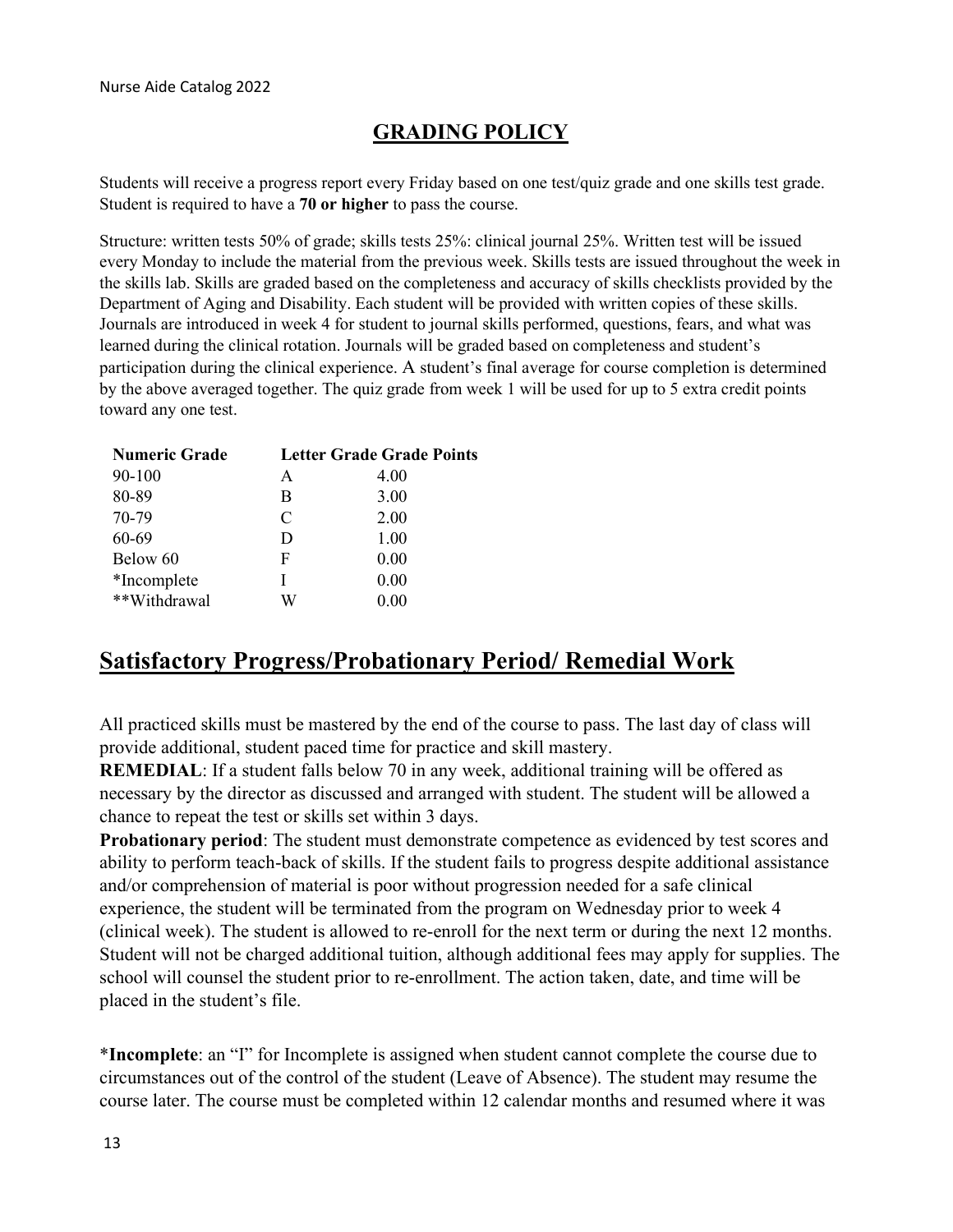left off. No additional tuition fees will be charged to the students who exercise this option; however, there may be an additional cost for workbook or supplies.

**\*\*Withdrawal**: Under Texas Education Code 132.061(f), a student who is obligated for the full tuition and is withdrawing for an appropriate reason unrelated to the student's academic status may request a grade of "I" for Incomplete. A "W" for Withdrawal indicates that the student officially withdrew or was administratively withdrawn from the subject class. A student with the grade of "W" cannot complete the course of study and will be issued a refund in accordance with the refund policy below.

### **ATTENDANCE and MAKEUP**

**Attendance to all laboratory and class sessions is mandatory and necessary to pass this course**. If 5 hours are missed, they must be made up by attending the opposing class as arranged with instructor (day class attend night class or night class attend day class). If unable to do so, makeup will be privately scheduled with director. If  $>20\%$  of course is missed, student will be terminated and may reenter the next scheduled course. No more than 5% of the total course time hours for a program may be made up. Make-up work shall: (1) be supervised by an instructor approved for the class being made up; (2) require the student to demonstrate substantially the same level of knowledge or competence expected of a student who attended the scheduled class session; (3) be completed within two weeks of the end of the grading period during which the absence occurred; (4) be documented by the school as being completed, recording the date, time, duration of the make-up session, and the name of the supervising instructor; and (5) be signed and dated by the student to acknowledge the make-up session.

Tardies: Five tardies is equal to absence. All tests missed due to the absence of a student must be taken on the first day of attendance after the student's absence. A tardy is defines as entering the class after the designated time for the beginning of the class or for the continuation in between breaks.

### **STUDENT CONDUCT**

Students are expected to behave in a manner that will create a safe and orderly academic environment for themselves and others. Students found in violation of these conduct expectations will be subject to disciplinary action which may include written warning, suspension, dismissal, and/or referral to law enforcement officials. Below is a partial list of inappropriate behaviors that will be subject to disciplinary action. This list is not all-inclusive.

- 1. Academic dishonesty, including any form of plagiarism, cheating, falsification of records, or collaboration with others to defraud
- 2. Actions that disrupt teaching, learning, administration, or interfere with the rights of others
- 3. Non-compliance with the directives of school faculty and staff
- 4. Violation of written policies, rules, or procedures
- 5. Theft of any kind, and related behaviors such as possessing stolen property or using the property of others without their permission
- 6. Damage to property or destruction of property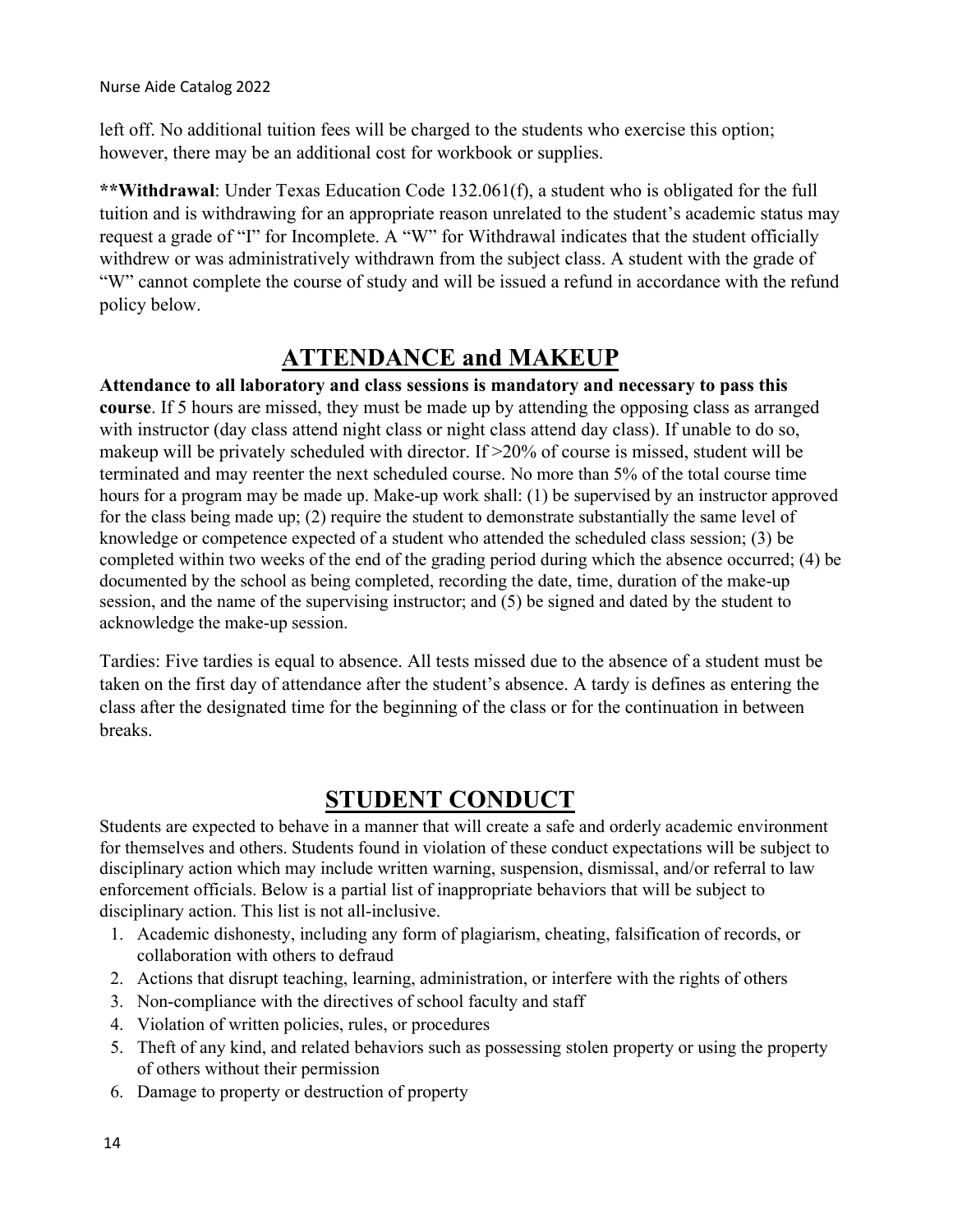- 7. Creation of unsafe conditions
- 8. Carrying out a false alarm or creating an emergency situation such as a fire or a bomb threat
- 9. Hurting others, threatening others, or engaging in behavior that may result in harm to others
- 10. Selling, consuming, and/or possessing alcoholic beverages
- 11. Possessing or using drugs not prescribed for the student by a physician; selling any drugs; possessing or using illegal drugs or narcotics; if drug use is suspected, the director reserves the right to a consented drug test or be expelled from the program
- 12. Possessing a firearm or other deadly or dangerous weapons such as knives, knuckles, clubs, baseball bats, and hammers while on the property of the school or in any part of the school building
- 13. Sexual harassment in any form by students or any member of the administration, faculty, or staff is prohibited. The school is committed to creating and maintaining an environment for all school personnel and students that is free of harassment, forced sexual activity, or any other sexual communication or conduct that interferes with performance in the classroom or the workplace. **Conduct in Clinical Lab**

-Laboratory activities begin promptly at the specified time.

-Always wear your name pin in the clinical agency. In addition, you **must** always carry your issued program ID badge with the picture. On occasion, you may be asked to identify yourself as a student and the picture ID will serve that purpose.

Certain clinical agencies require that badges be worn. Badges may be given to you at the start of clinical rotation. **Failure to return them at the end of the rotation may result in an incomplete grade for the course.** 

- You are not permitted to visit any client in the health care facility while in uniform nor should you go to any area of the facility, other than your assigned unit, unless you have special permission from your instructor.

-Telephones in the health care facility are not for personal use. Students do not make or receive telephone calls while on the unit. Any emergency call will be taken by your instructor. Students must not take pictures or engage in any social media during clinical rotations. Give the number the instructor authorizes you to use to your family, day care, sitter, etc., for use in an emergency. Include in your directions that the caller should state:

- 1. The name of the person to be contacted (you).
- 2. A brief statement regarding the nature of the emergency.
- 3. A phone number for you to call.

#### **Sexual Harassment Defined**

Unwelcome sexual advances, requests for sexual favors, and other verbal or physical conduct of a sexual nature constitute sexual harassment when

a. submission to such conduct is made either explicitly or implicitly a term or condition of an individual's employment, b. submission to or rejection of such conduct by an individual is used as the basis for employment decisions affecting such individuals, or

c. such conduct has the purpose or effect of unreasonably interfering with an individual's work performance or creating an intimidating, hostile, or offensive working environment.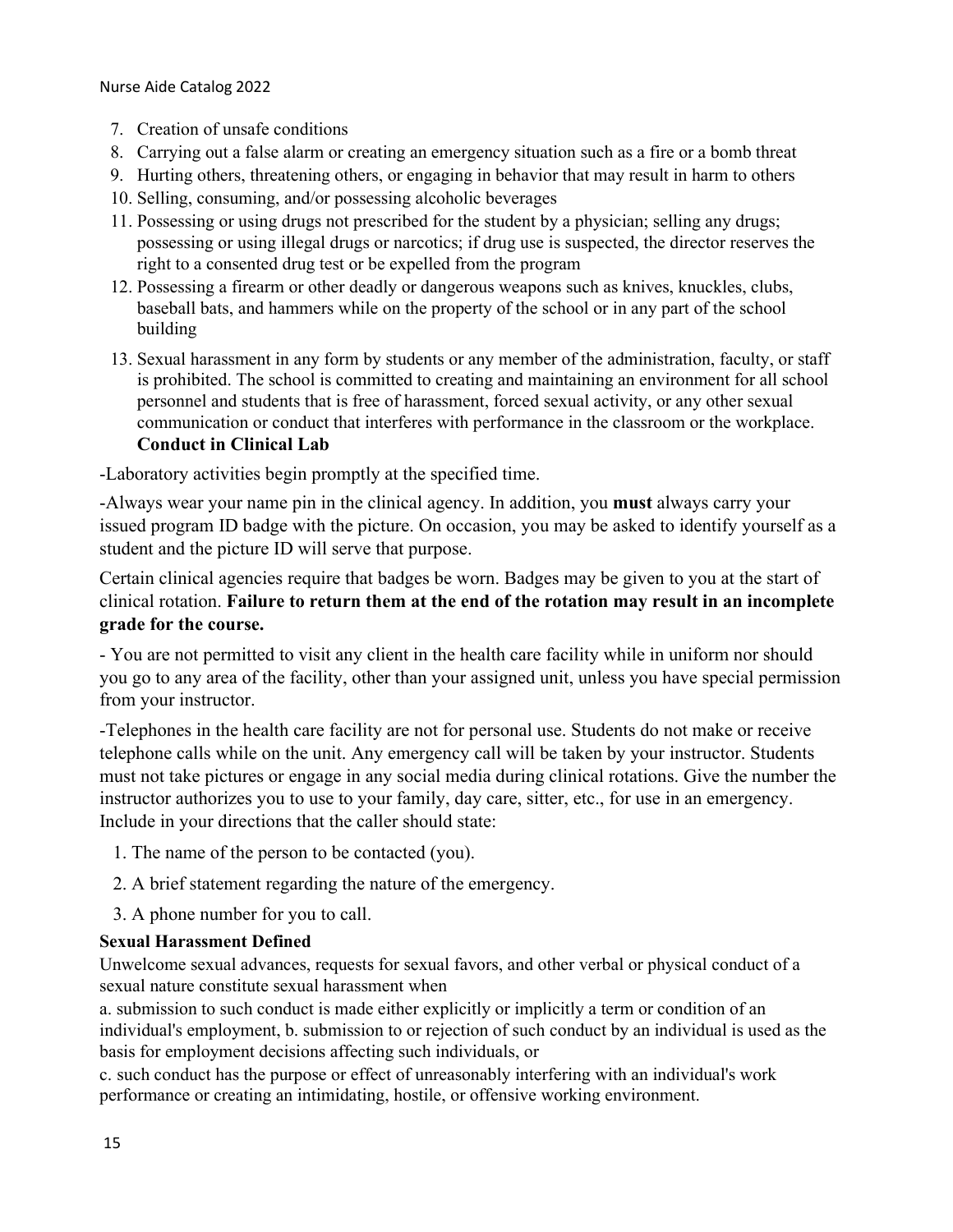**READMISSION:** If a student is terminated from the program due to misconduct (not involving a criminal charge) , academic failure, relocation, medical, or personal reasons known to director, student may re-enroll in the next upcoming class and receive credit for days already attended if less than 12 months since previously enrolled. Misconduct termination resulting in a criminal charge will not be allowed readmission.

### **JOB PLACEMENT**

Job placement assistance is available at no charge for all students who are awarded the Certificate of Completion for Nurse Aide. Students also meet potential employers during the Employment Skills and Externship classes. Job notices from businesses seeking qualified entry-level job applicants are posted on the bulletin board in the front office and updated at least weekly. Students are expected to participate in resume building to self-assist with job placement.

Although Active Nursing Assistant Training of Clear Lake takes great pride in the education and skills provided, neither the school, its' board, administration, or any faculty or staff member can guarantee employment. Students must participate in the end of the year survey to assess employment status at the end of the year. A telephone interview will be conducted with all graduating students.

### **COMPLAINTS**

Complaints are defined as any student concern regarding the school programs, services, or staff. A student who has a concern about a school-related issue is encouraged to schedule a conference with the school director to find resolution. If an issue is not resolved to a student's satisfaction through the conference, the student can file a formal complaint in writing with the school director who will formally investigate the complaint, take appropriate action, and provide a written response to the student by the  $10<sub>th</sub>$  business day after the day the formal written complaint is received by member of the school faculty or staff. Note: a conference with the director is not required before a student files a formal written complaint.

#### **Notification of Complaint to the Texas Workforce Commission**

A student who is dissatisfied with the school director's response can file a complaint with the Texas Workforce Commission: Texas Workforce Commission Career Schools and Colleges, Room 226T 101 East 15th Street Austin, Texas 78778-0001 Phone: (512) 936-6959 Information on filing a complaint with TWC can be found on TWC's Career Schools and Colleges Website at texasworkforce.org/career schools.

#### **Notification of Complaint to the Accrediting Agency**

A student may also file a written complaint with the American Association for the Accreditation of Small Technical Schools. Complaints to the Association must be in writing. They should be sent to: AASTS Attention: Director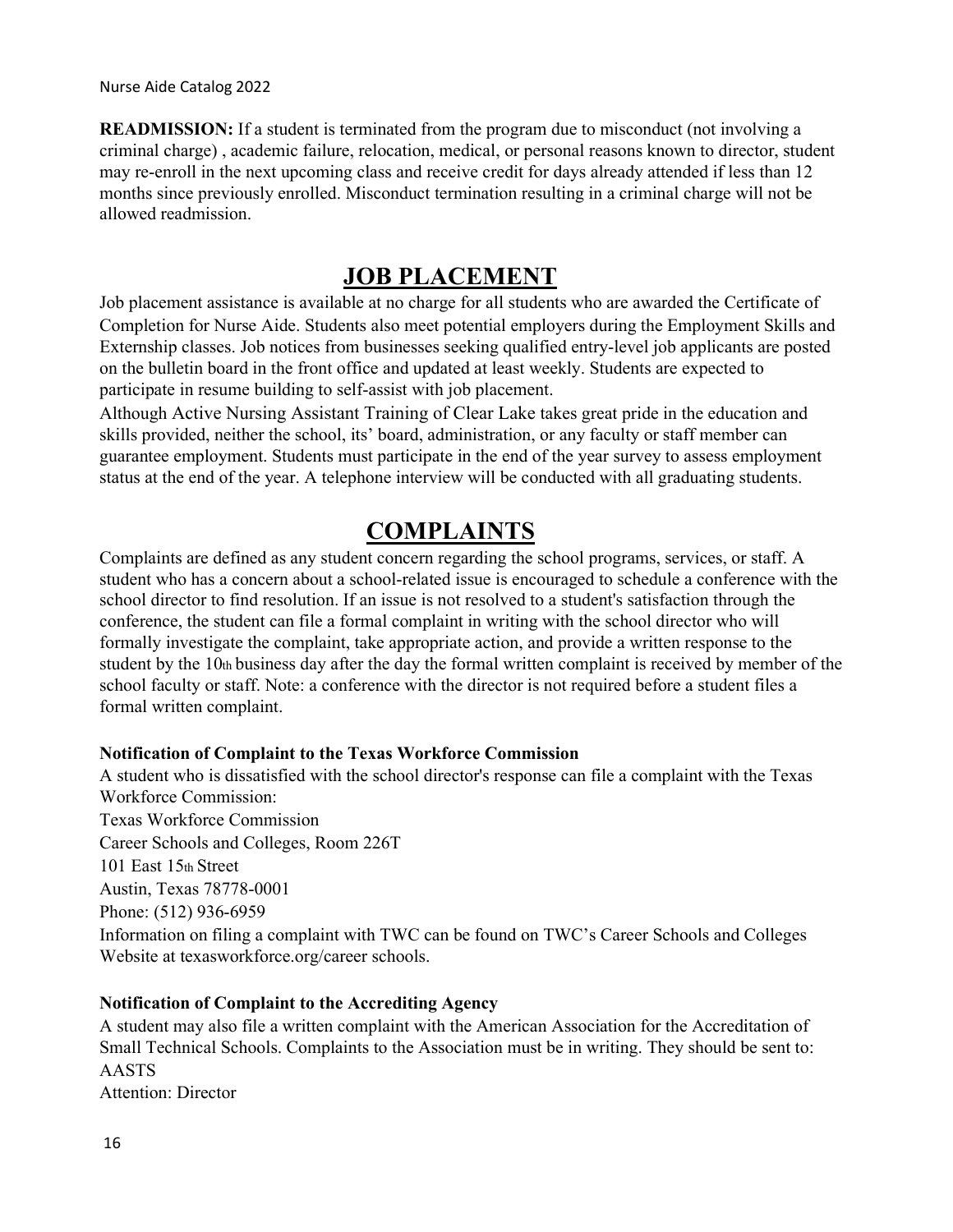1791 Constitution Avenue Oak Grove, Louisiana 71263 (318) 413-703520

### **Graduation requirements:**

A Certificate of Completion in Nurse Aide Training will be awarded to each student who completes 60 hours of classroom/lecture/skills lab and 40 hours of clinical time in a nursing home. Student must have a 70% to pass the course or a 2.00.

A student who does not meet the requirements can contact the director for an opportunity to repeat class subjects in a subsequent term beginning no later than 12 months after the end of the term in which the student was originally enrolled. There will be no additional administrative or tuition fees charged for students who exercise this option; however, there may be additional fees for books, supplies, and fees.

All students will receive a copy of the school enrollment agreement and a catalog at the time of enrollment signature.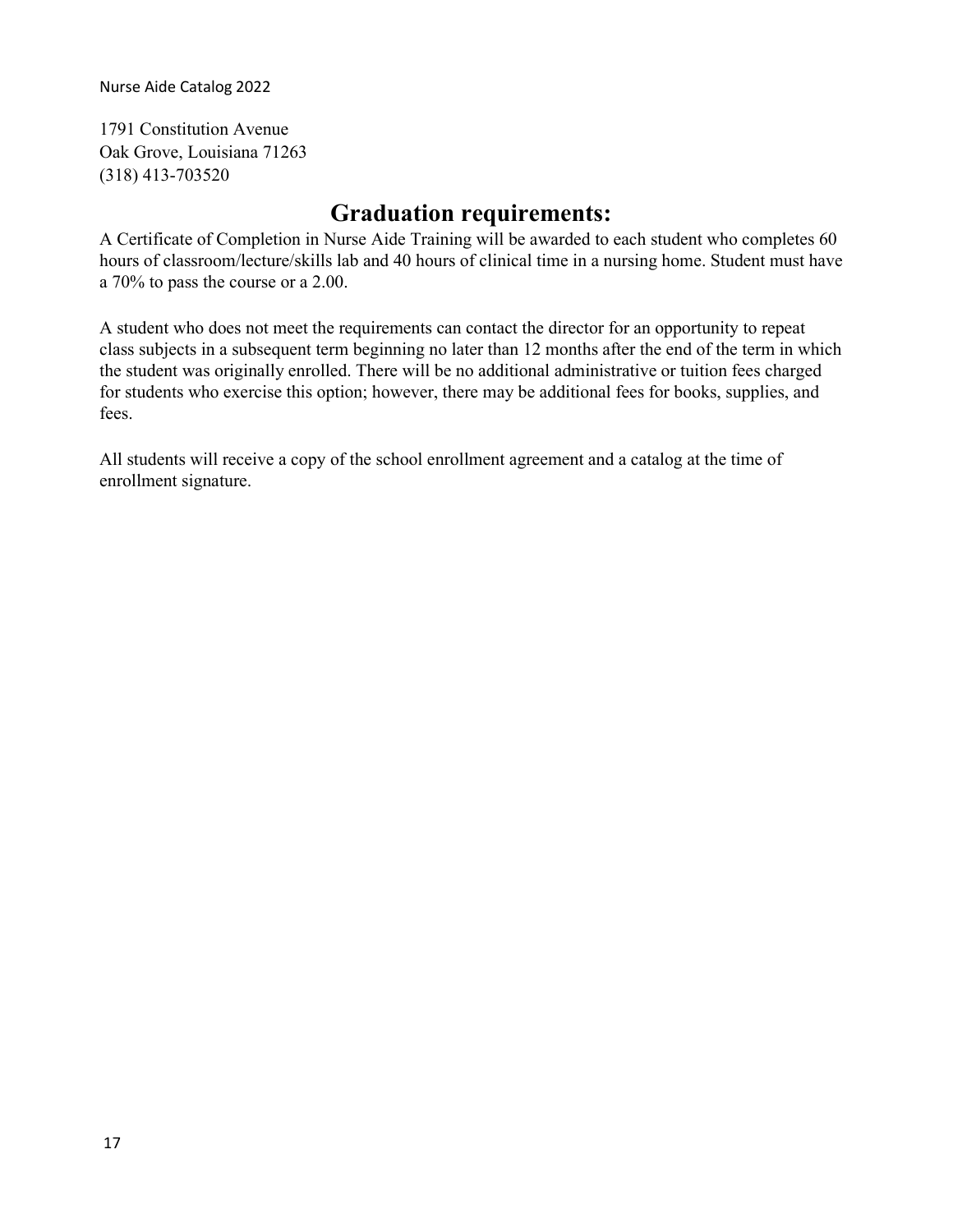# **Continuing Education Seminar for Certified Nurse Assistant in the State of Texas-NATCEP In-Service Training**

#### **Seminar Description**

Student will review the Role of the Nurse Aide and have an Overview of the Curriculum in the State of Texas: theory and practices:

- Introduction to Long Term Care
- Personal Care Skills
- Basic Nursing Skills
- Restorative Services
- Mental Health and Social Services Needs
- Social Skills

#### **Admission prerequisite**

The seminar will serve as continuing education requirement for the certified Nurse Assistant in the state of Texas. Individual must be a certified nurse aide/assistant as evident by their submission of license. **Main Skills to be learned:** 

- Physical Care Skills
- Psychosocial Care Skills
- Role of the Nurse Aide
- Social Skills
- Geriatrics
- Care of Residents with dementia disorder including Alzheimer's disease and any other cognitive disorders/impairment

**Total number of hours: 24 (24 CEU's) The total cost of the seminar \$220** 

### **\*DADS (Texas Health and Human Services) require 24 CEU's per 2 years to maintain current licensure. This seminar is**

**ONLY required for students in an EXPIRED status due to lack of these CEU's. Students will sit in on current Nurse Aide course x 24 hours to meet the DADS criteria for license renewal. If status is not expired, CNA can go to the DADS website and complete the continuing education modules for no charge.**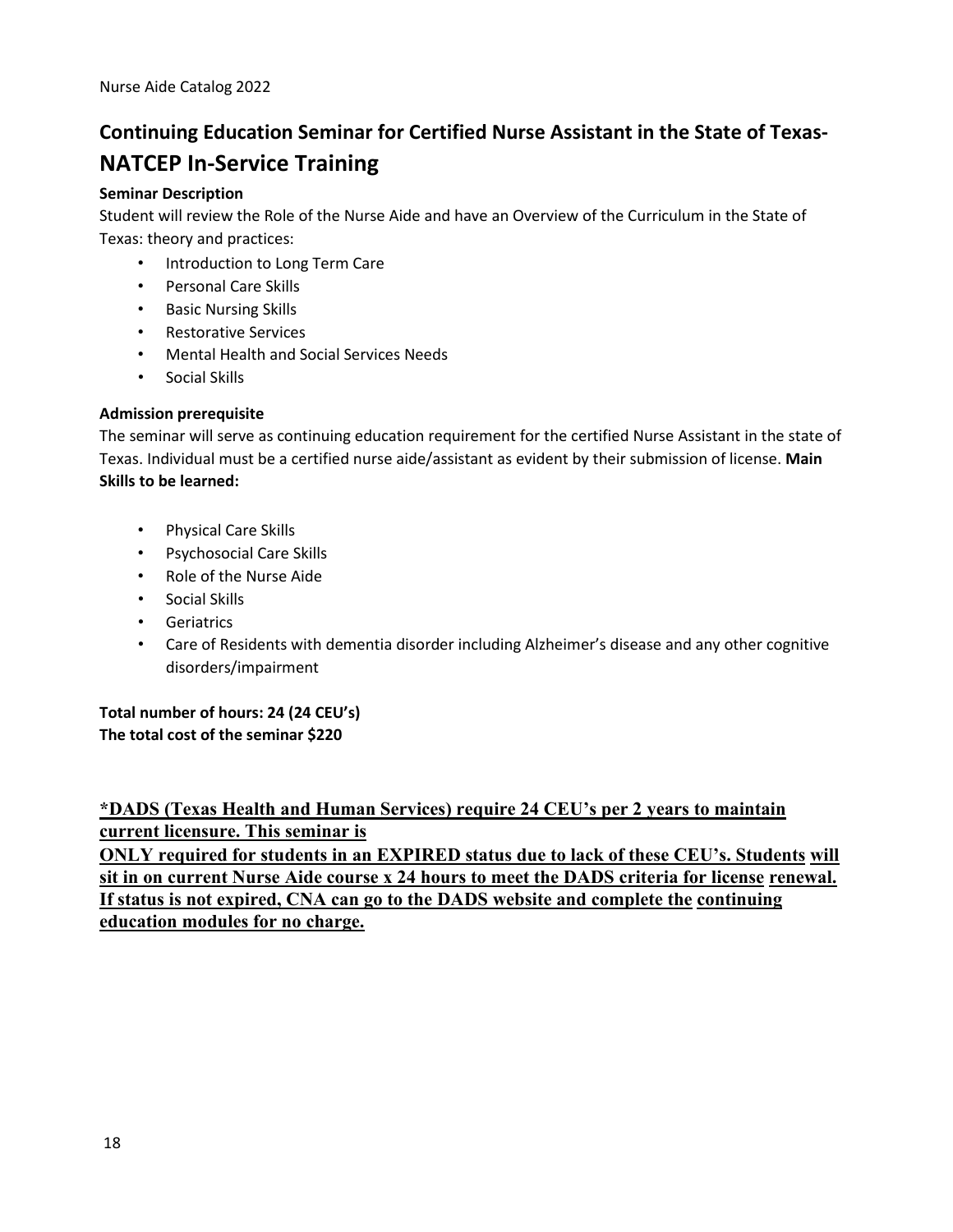### **Telemetry Monitoring Seminar is a Continuing Education Seminar for Nurse Aides, EMT's, or current Certified Nursing Assistants (CNA's) in the State of Texas as additional In-Service Training.**

### **(CURRENTLY NOT ENROLLING FOR THIS SEMINAR)**

#### **Seminar Description**:

Students will be trained to recognize and evaluate heart rhythms in an acute clinical telemetry setting in the capacity of a telemetry technician. Student may seek certification opportunities following this course.

### **ADMISSION PREREQUISITE: Individual must be a current Nurse Aide, EMT, or Certified Nursing Assistant as evident by NATCEP course completion certificate or submission of Texas CNA or EMT license. Must have high school diploma or equivalent.**

### **Seminar curriculum and skills taught: Contact Hours Lecture/Lab Unit 1** Anatomy and Physiology of the heart 2/1 • Lead morphology 2/1 Calculating heart rate 1/1 • **Unit 2** Heart Blocks 1/1 • Sinus Rhythms 2/2 • Atrial Rhythms 2/2 • AV Junctional Rhythms 2/1 • AV Block Rhythms 1/1 • **Unit 3** Ventricular Rhythms 2/2 • Pacemakers and ICD's 1/1 • **Unit 4** Obtaining 12 lead EKG's 2/3 • **Unit 5** Documentation of rhythms as a telemetry technician 1/1 • Reporting of rhythms/communication as a telemetry tech 2/2

Total hours: 40

Work settings: The student will be trained as a Monitor Technician in the setting of an ICU, telemetry department, or facilities that provide cardiac monitoring services.

This telemetry technician seminar will be taught over a 2 week period. \*No seminars are scheduled at this time

**Total number of hours: 40 hours** COST: \$525.00 (Includes book rental)

Student will receive 24 CEU's but will **not** count toward DADS required annual CEU training for CNA's due to specific DADS subject requirements.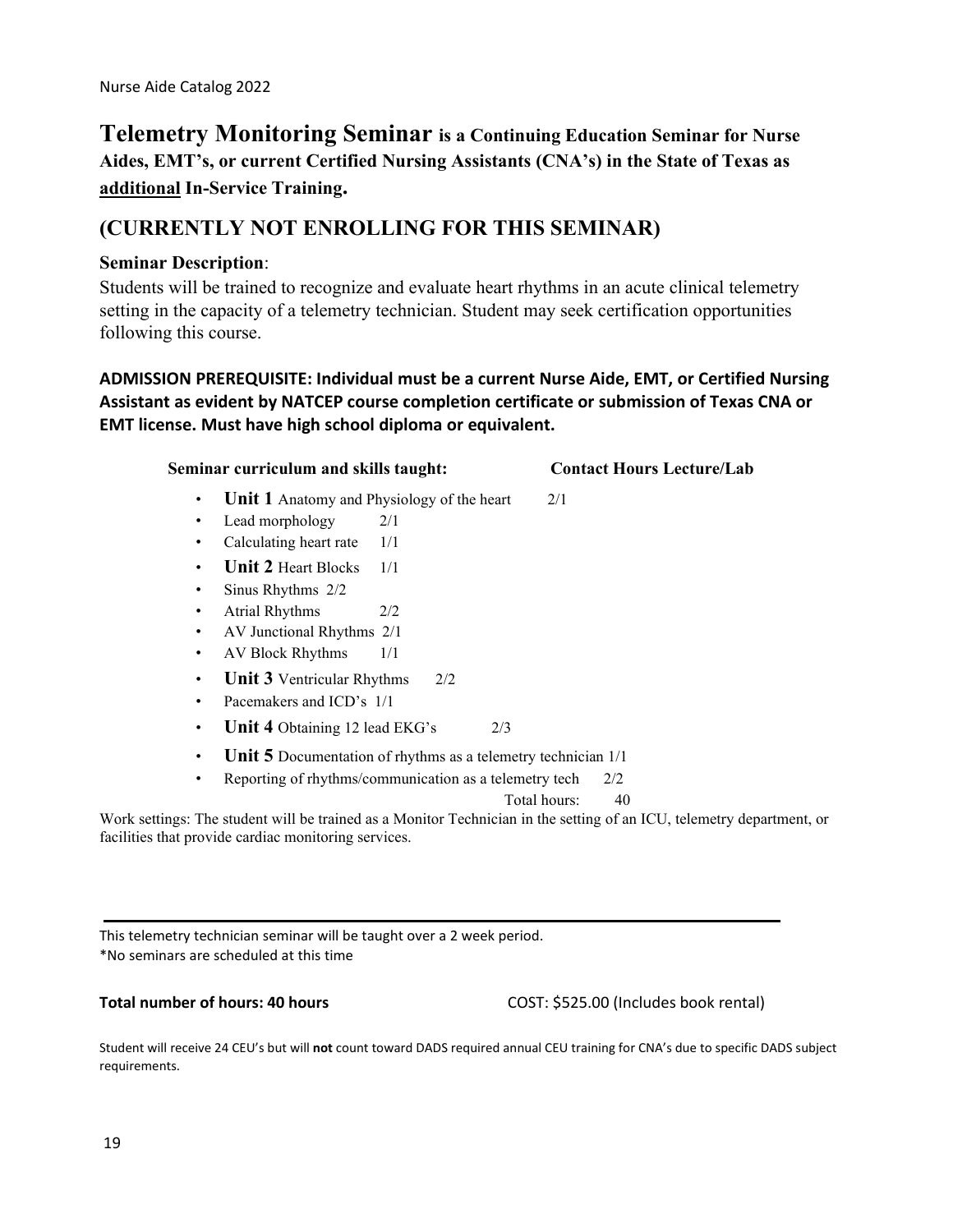### **Venipuncture Seminar: (PHLEBOTOMY) Continuing Education Seminar for Nurse Aides OR current Certified Nursing Assistants OR EMT's in the State of Texas as**

### **additional NATCEP In-Service Training.**

#### **Seminar Description**:

Students will learn how to collect blood samples by venipuncture, practice blood drawing on manikins and on live participants.

#### **ADMISSION PREREQUISITE: Individual must be a Current Nurse Aide or Certified Nursing Assistant as evident by NATCEP course completion certificate or submission of license.**

#### **Phlebotomy Day 1 (0900-1700) LECTURE/LAB**

- Introduction to Phlebotomy 1/0
- Terminology and abbreviations 2/0
- Anatomy and physiology of the cardiovascular system 1/0
- Common disorders related to phlebotomy 1/0
- Safety and infection control practices  $1/0$
- Equipment/phlebotomy- colors and order of blood draw 2/0

#### **Day 2 and Day 3 (0900-1700) 30-minute lunch break provided**

- Specimen collection  $2/4$
- Proper labeling- 2 patient ID 0 .5 /1
- Complications of phlebotomy 0.5/0
- Specimen Handling and transport 0.5/0
- Difficult sticks and special situations 0.5/0
- Lab practice 0/6
- Communication and documentation 1/0

#### **Main skills to be learned:**

- Identifies physician/nurse order
- Identifies correct patient
- Identifies appropriate patient site
- Achieves correct size needle
- Demonstrates correct blood drawing procedure using universal precautions
- Demonstrates proper care of patient post venipuncture
- Defines 2 patient Identifiers in labeling prior to transport of specimen
- Documentation and reporting
- Identifies how to avoid venipuncture complications
- Avoids needle stick injury

Seminar will be taught in three consecutive eight-hour days from 0800-1630 with a 30-minute lunch break. Seminar will be taught on the following dates:

#### **Course Dates 2022:**

| February 11, 12, 13 | October 7, 8, 9  |
|---------------------|------------------|
| April 8, 9, 10      | December 2, 3, 4 |
| June 3, 4, 5        |                  |
| August 12, 13, 14   |                  |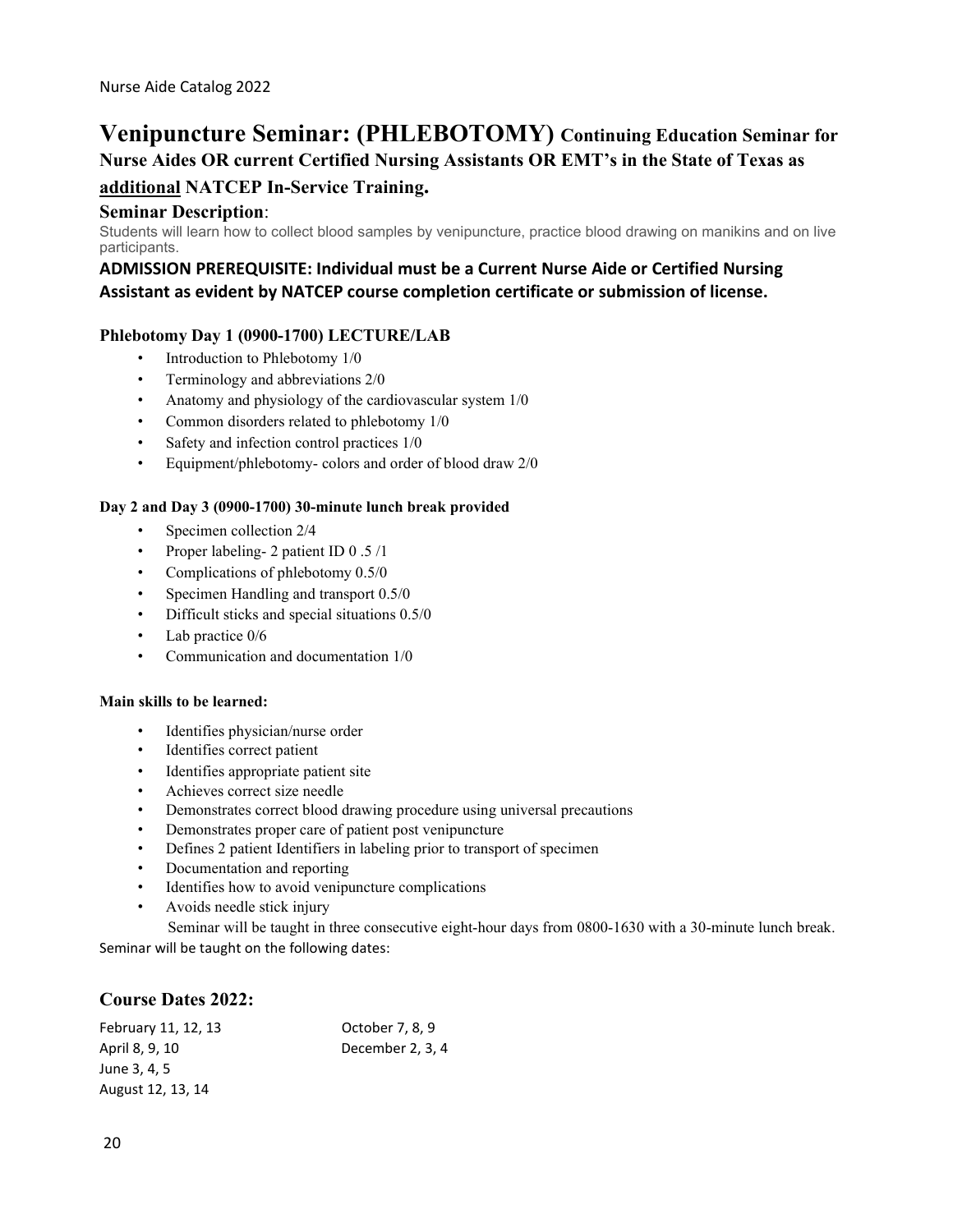#### **Total number of hours: 24 hours**

#### **COST: \$525.00 (No books required; supplies included in cost)**

Student will receive 24 CEU's but will **not** count toward DADS required annual CEU training for CNA's due to specific DADS subject requirements.

\*Students that participate in live sticks do so at their own risk. Active Nursing Assistant Training of Clear Lake is not liable for personal injury as written in course catalog.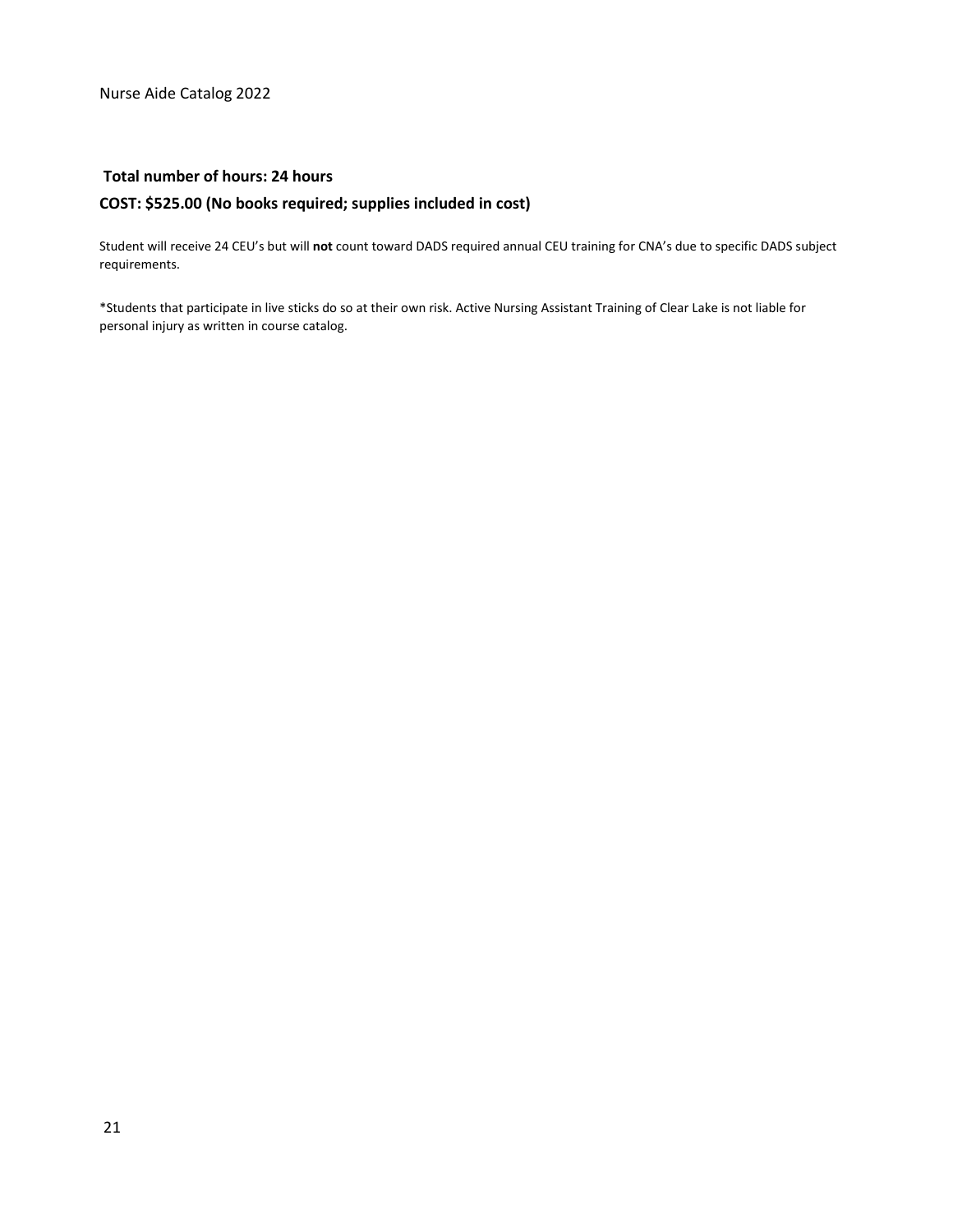# Patient Care Technician (PCT) Seminar for Certified Nursing Assistants

Admission Prerequisite: This seminar will serve as continuing education for the CNA (OR I-year nursing student, medical assistant, or EMT) as evidenced by submission of your license. High school diploma, GED, or equivalency, phlebotomy, and BLS are pre-course requirements.

Purpose: This course will prepare and qualify students to sit for the Certified Patient Care Technician Exam issued through the National Health Career Association, gain employment in a hospital or clinic setting, and learn skills for competence and confident care within the acute care setting.

Description:

Students will attain the knowledge and skills needed to pursue the role of a patient care technician:

### Day 1: Lecture  $4/\text{Lab } 4.5$

Introduction to the acute care setting Lecture 1 hr/Lab 0 Length of course/tardiness/make-up days Certification testing (CPCT) Responsibilities of a PCT Employment opportunities (where a PCT can work)

UTMB HIPPA and PRIVACY Training

Basic PCT skills (Lecture 1 hr/Lab 0.5) Customer service, patient satisfaction, work morale (the 10-5 rule)

Call lights- anticipate the needs of the patient

Patient safety (falls, rails, and assistive devices) HIPPA/social media expectations Staffing and chain of command Communication

Vital signs of all age groups: adults, children, and infants (Lecture Ihr/Lab 2) Electronic respirations Vital signs during a blood transfusion Documentation & terminology Apical-radial deficit

22 Pediatrics: Lecture Ihr/Lab 2 Height/length & weight Head and chest circumference Intake & output (urine collection and stool collection- infants) Feeding (children and infants/ nipple sizes and formula) Daily Care/ ADL's Pappoosing for procedures Rectal temperatures Swaddling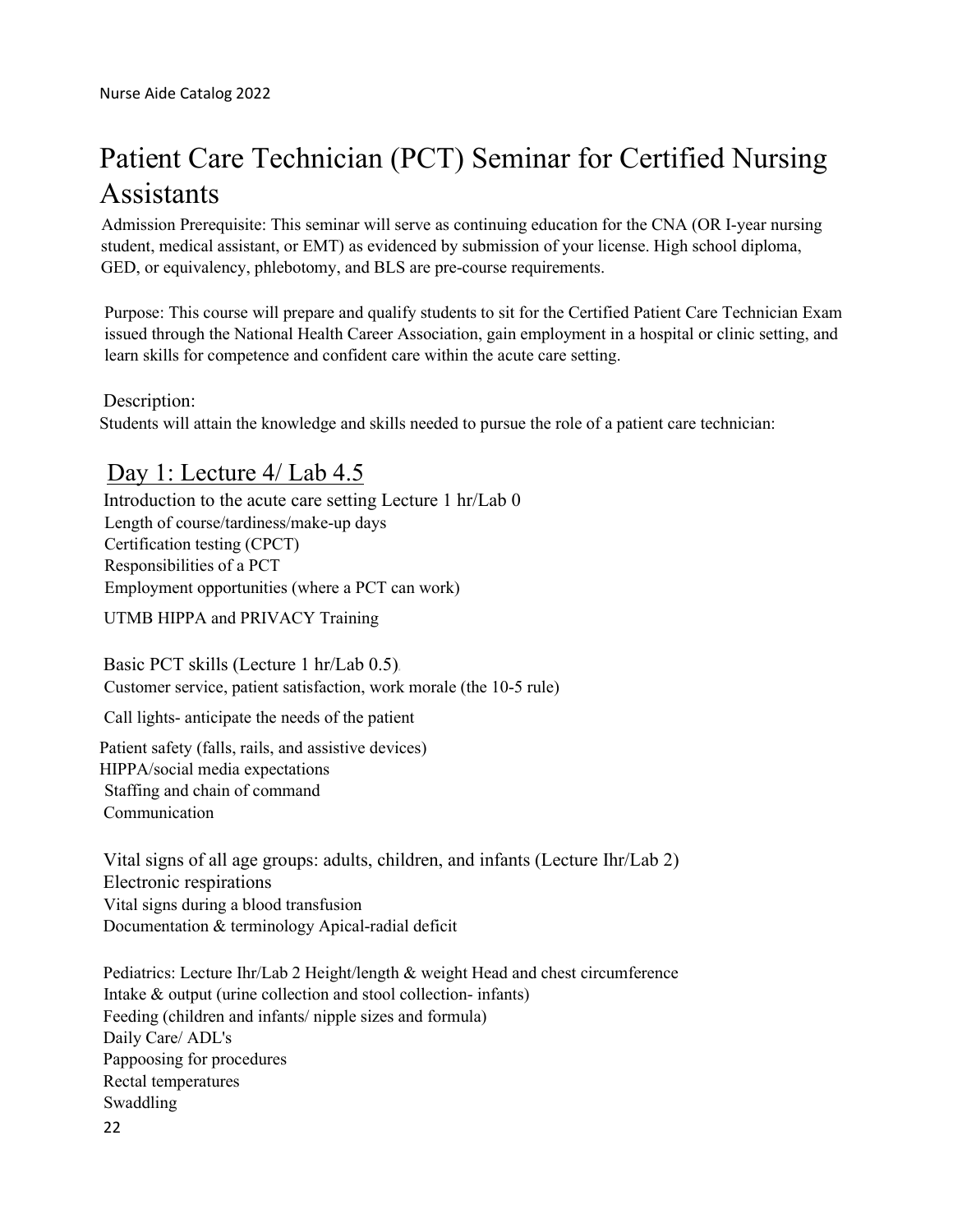Dynamics/ specific situations to children/infants (ie family issues, foster care, ect) HIPPA and pediatrics

### Day 2: Lecture  $4/$  lab  $4.5$

First Aid skills: Lecture 1 hr[Lab 2 Splinting fractures and sprains Bleeding Seizures Allergic reactions POCT testing Flu, strep, RSV Blood glucose testing AC/HS and diabetic management Urinalysis collection Colostomy care Colostomy care Output of drains (Hemovac and Jackson Pratt) Terms regarding wound drainage

IV devices Lecture 1/1ab 1 Bleeding, infection control, risks Covering for shower Saline lock removal Putting on gowns with lines and tubes

Gynecology/Urology Lecture 1/1ab 1.5 Pelvic exam set-up Preparation & Positioning Patient comfort Assisting physician & collection of lab specimen Miscarriages: patient support

One to one care: The role of the PCT as a "sitter" Lecture Ihr/lab O Suicide patients High risk to fall Dementia Illicit and prescribed medication effects Preparing the room Facility emergencies Rapid response Code Pink External and Internal Disasters

### Day 3 Cardiac Care Lecture 4/1ab 4.5

Electrocardiography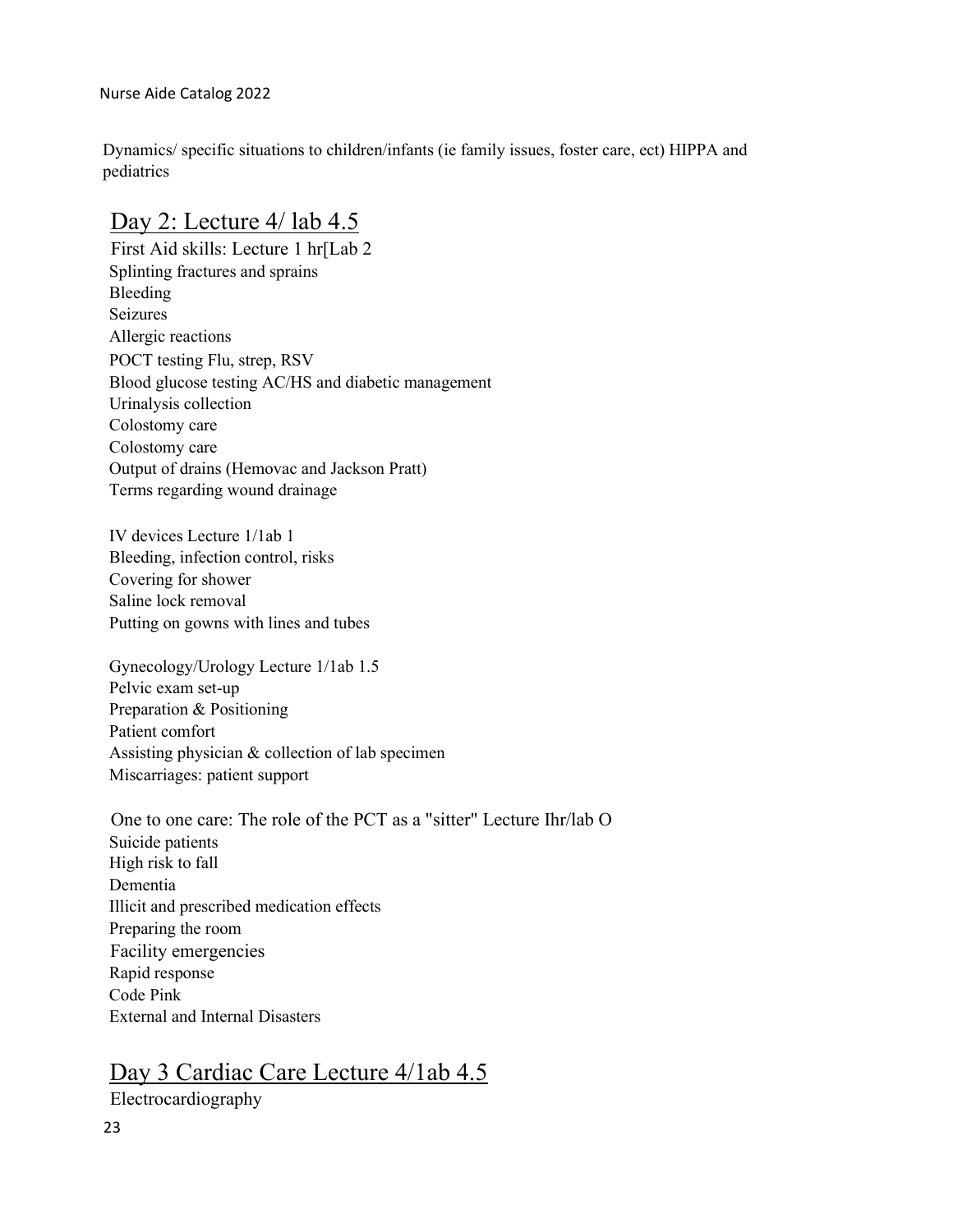A&P of the heart Sinus node (heart rates) Measurement of intervals (P-R, QRS, QT, R-R) Artifact (wandering baseline, somatic, electrical)

Electrocardiography A&P of the heart Sinus node (heart rates) Measurement of intervals (P-R, QRS, QT, R-R) Artifact (wandering baseline, somatic, electrical)

 Cardiac rhythms interpretation Special considerations-right sided heart, posterior chest, amputations

### Day 4 Cardiac Care: Lecture 4/1ab 4.5

Chest pain: Telemetry and EKG Obtaining a 12-lead EKG Telemetry 5 lead placement and protocols Mounting telemetry strips- reporting 24-hour Holter monitor Intro to stress testing Chest pain- the role of the PCT

Practice what you have learned. Final Exam

Day 5 & 6: Externship (UTMB Galveston) 16 hours of skills performed in clinicals include: 02 sat monitoring, oxygen devices, urine specimen from a catheter, urostomy bag- converting leg bag to gravity bag, bowel and Bladder retraining, call lights- anticipate the needs of the patient, patient care, measure and record vital signs, blood glucose, run controls on glucometer, patient safety (falls, rails, and assistive devices), HIPPA/social media expectations, seizure precautions, banding- allergy/ID/fall, dietary management, acuity of hospital patients, role of the PCT with hospital equipment, admission, transfer, and discharge, TCDB- Incentive spirometry, sterile s aseptic dressings, wound irrigation soaking & bandaging, assisting with procedures (wound closures d I&D's), colostomy care, output of drains (Hemovac and Jackson Pratt). If hospital has COVID restrictions and precepting is not allowed, these skills will be classroom based.

### **Total Number of Hours: 48 hours**

Learning Outcomes:

Students demonstrate technical skills and problem-solving within the scope of their practice; communicate appropriately with staff through reporting (verbal/written); and verbalize understanding of the technician's role within the hospital and clinic setting.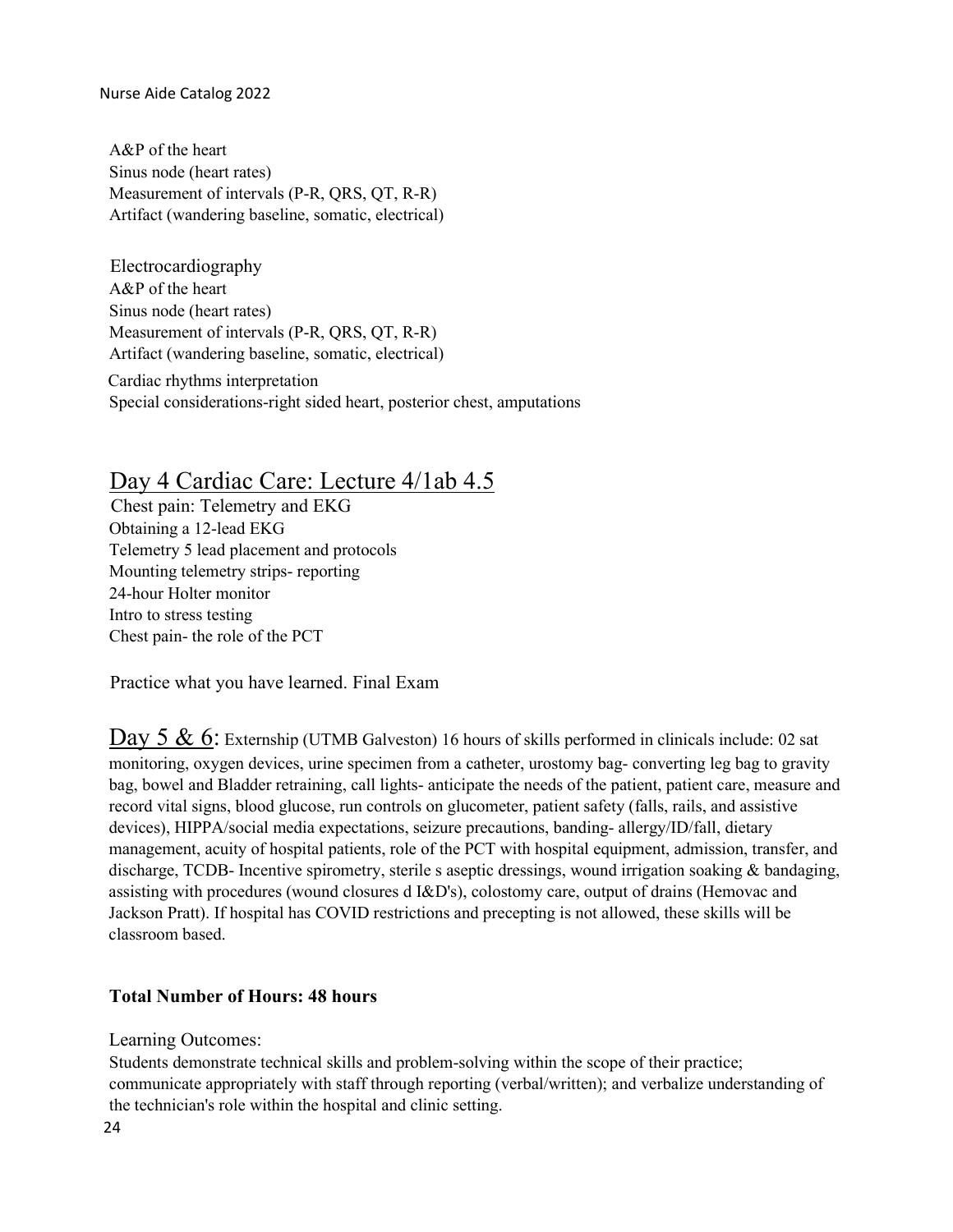#### **Total Cost of Seminar: \$495 Cost includes tuition and supplies**.

Optional: students may opt to take the National Health Career Association (HCA) exam to become a Certified Patient Care Technician. This expense is not collected by Active Nursing Assistant Training of Clear Lake but through National Health Career Association as an online test.

Class days/times: Students will receive a 10-minute break every hour. A 30-minute lunch break will be issued per day.

**Week 1:** Wednesday, Thursday 9:00am-5:30pm

#### **Week 2:**

Tuesday and Wednesday 9am-5:30pm Thursday and Friday (Clinical externship at UTMB Galveston): 0630-1500

### **2022 Schedule:**

February 16-25 April 13-22 June 8-17 August 17-26 December 7-16

Students will receive 48 CEU's upon completion of seminar and will be awarded a certificate of completion from Active Nursing Assistant Training of Clear Lake.

### Externship

WHERE: UTMB, Jennie Sealy Hospital 712 Galveston Ave, Galveston, 77555.

Each student will attend 16 hours of hospital internship during the hours of 0900 and 1730 for the last 2 class days. A 3()-minute lunch break is provided. Hours are subject to change based on hospital and school director preferences.

Students will receive lecture and will learn clinical skills prior to going to the hospital. All students must have a negative TB test and current year flu shot prior to the first clinical day. Further, all other immunizations must prove current as listed below. Students will meet with the instructor for 15 minutes both before and after every shift for post clinical discussion in a conference room.

- Rapid Urine Drug Screen \$39.00 (Any Lab Test Now)
- American Heart Association BLS required
- Titers: \$42.00 each (if needed to prove vaccination status)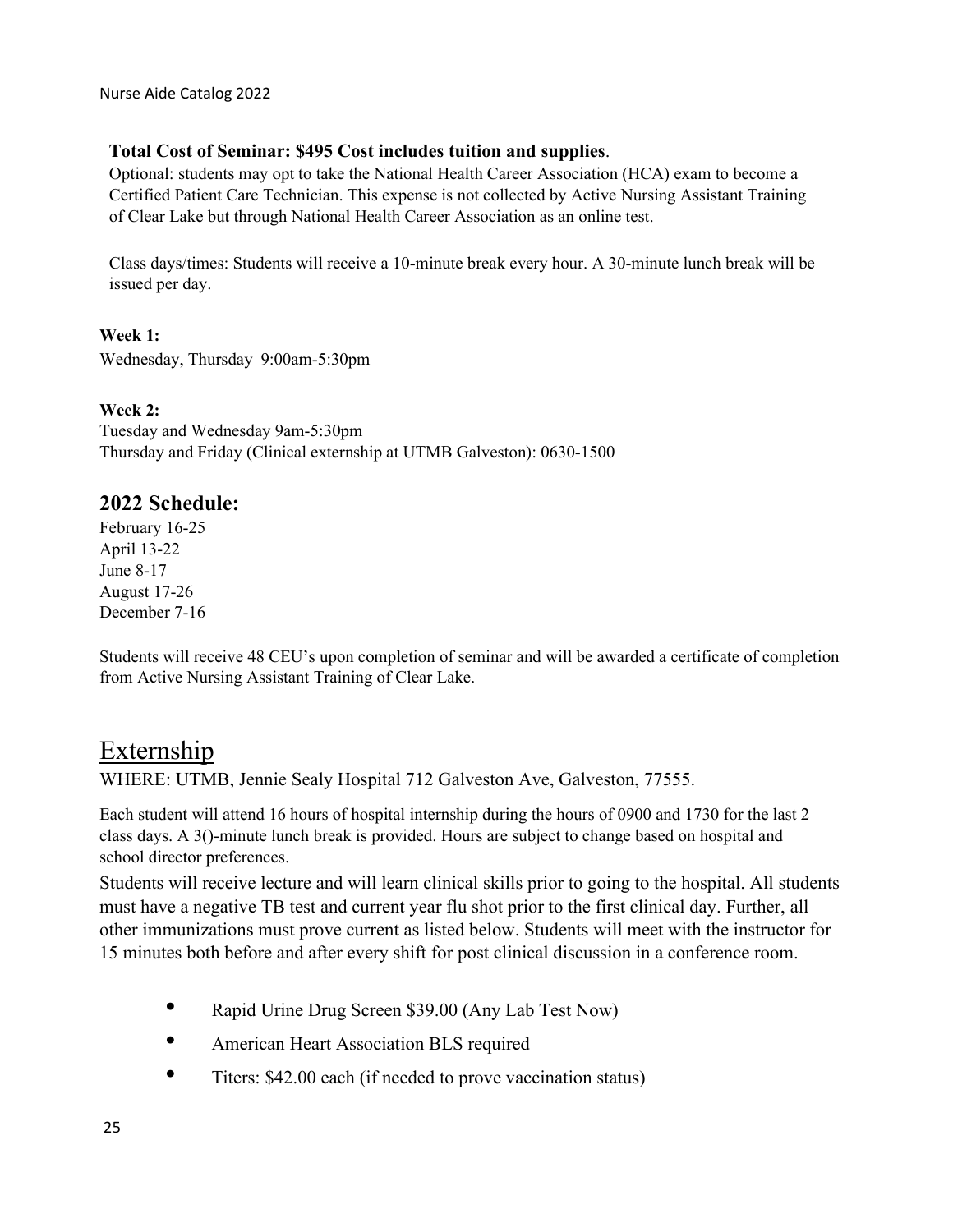- Two TB skin tests given 1-3 weeks apart (the two-step PPD): \$21.00 OR QuantiFERON Gold test
- Hepatitis B vaccines are required (must have first one by clinical date
- MMR, Varicella, and Tdap must be current prior to clinical date
- If under 21 years old, meningococcal vaccine is required
- COVID VACCINES ARE NOT REQUIRED

Students must complete UTMB HIPAA compliance and UTMB privacy training prior to participation in externship.

The Certified Nurse Aide program include direct care or exposure to clients with a variety of illness and diseases and will include the handling of and/or contact with human body fluids. Therefore, students should understand that they may or will be exposed to disease carrying bacteria and microorganisms and meet patient situations that could be hazardous to individuals who are pregnant. Any student who becomes pregnant or develops health problems must obtain authorization from the attending physician/nurse practitioner to participate in the clinical lab. This authorization must be presented to the Director of Active Nursing Assistant Training of Clear Lake upon confirmation of pregnancy or diagnosis.

Any student who has any type of injury necessitating the use of ace bandages, slings, splints, casts, canes, crutches, etc., should present a physician/nurse practitioner note describing the reason for such appliance and certifying the student's current good health. The presentation of the note does not assure access to the clinical area. Any student with a positive TB test must present a negative chest X-ray.

After hospitalization, surgery or childbirth, students must submit medical clearance to the clinical instructor and the Center of Continuing Studies. Faculty may request medical clearance at any time from a student.

Personal Health Insurance: It is recommended for all students to carry health insurance for the duration of the class. All students are financially responsible for medical treatment if illness or injury should they occur.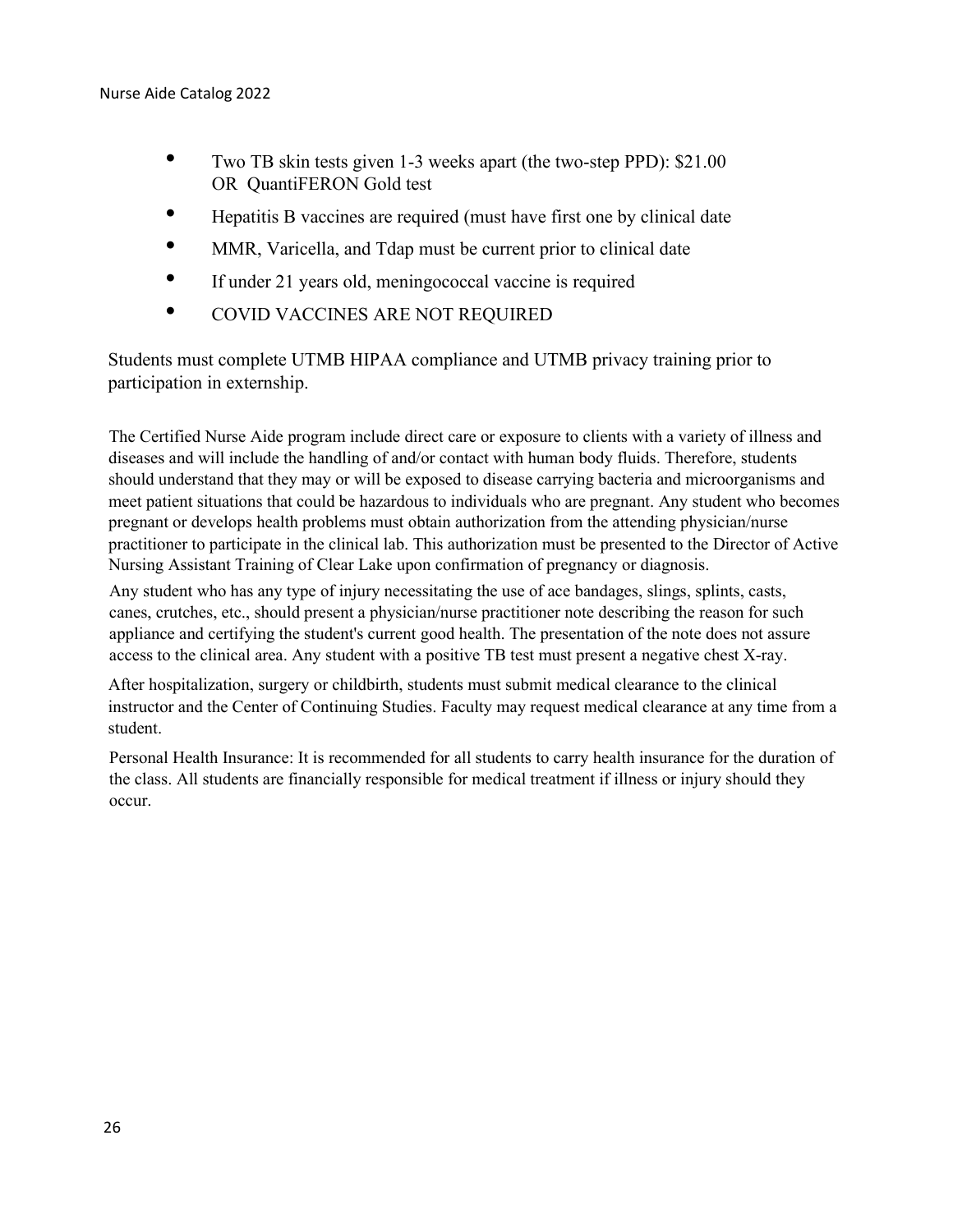### **Refund Policy for Seminars**

#### **Texas Workforce Commission – Career Schools and Colleges**

1. Refund computations will be based on the period of enrollment computed on basis of course time (clock hours).

2. The effective date of termination for refund purposes will be the earliest of the following: (a) the last date of attendance; or

(b) the date of receipt of written notice from the student.

3. If tuition and fees are collected in advance of entrance, and the student does not enter school, not more than \$100 shall be retained by the school.

4. If the student fails to enter the seminar, withdraws, or is discontinued at any time before completion of the seminar, the student will be refunded the pro rata portion of tuition, fees, and other charges that the number of class hours remaining in the seminar after the effective date of termination bears to the total number of class hours in the seminar.

5. A full refund of all tuition and fees is due in each of the following cases: (a) an enrollee is not accepted by the school:

(b) if the seminar of instruction is discontinued by the school and thus prevents the student from completing the seminar; or

(c) if the student's enrollment was procured as a result of any misrepresentation in advertising, promotional materials of the school, or misrepresentations by the owner or representatives of the school.

6. REFUND POLICY FOR STUDENTS CALLED TO ACTIVE MILITARY SERVICE. A student of the school or college who withdraws from the school or college as a result of the student being called to active duty in a military service of the United States or the Texas National Guard may elect one of the following options for each program in which the student is enrolled: (a) if tuition and fees are collected in advance of the withdrawal, a pro rata refund of any tuition, fees, or other charges paid by the student for the program and a cancellation of any unpaid tuition, fees, or other charges owed by the student for the portion of the program the student does not complete following withdrawal;

(b) a grade of incomplete with the designation "withdrawn-military" for the courses in the program, other than courses for which the student has previously received a grade on the student's transcript, and the right to re-enroll in the program, or a substantially equivalent program if that program is no longer available, not later than the first anniversary of the date the student is discharged from active military duty without payment of additional tuition, fees, or other charges for the program

other than any previously unpaid balance of the original tuition, fees, and charges for books for the program; or

(c) the assignment of an appropriate final grade or credit for the courses in the program, but only if the instructor or instructors of the program determine that the student has: (1) satisfactorily completed at least 90 percent of the required coursework for the program; and